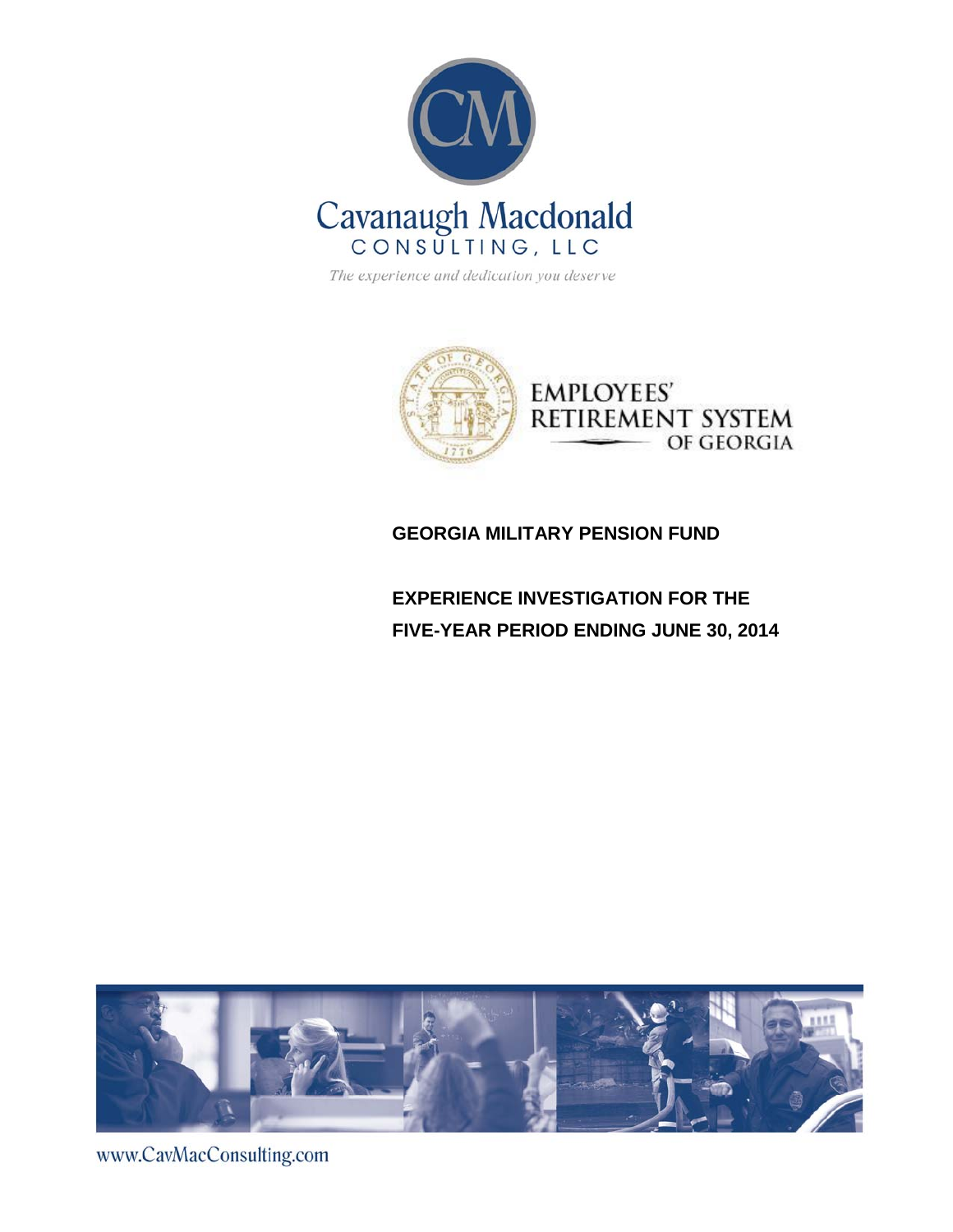

December 17, 2015

Board of Trustees, Georgia Military Pension Fund Suite 400, Two Northside 75 Atlanta, GA 30318

Members of the Board:

We are pleased to submit the results of an investigation of the economic and demographic experience for the Georgia Military Pension Fund. The purpose of the investigation was to assess the reasonability of the actuarial assumptions currently used by the Pension Fund. This investigation covers the five-year period from July 1, 2009 to June 30, 2014. As a result of the investigation, it is recommended that revised economic and demographic tables be adopted by the Board for future use.

The investigation of the demographic experience of members of the Fund includes all active and retired members. The number of members expected to separate from active service and the expected number of post-retirement deaths was obtained by use of the rates determined in the last experience investigation and adopted by the Board of Trustees. The results of the investigation indicate that the assumed rates of separation from active service due to withdrawal, death and retirement, and the rates of post-retirement mortality do not accurately reflect the actual and anticipated experience of the Fund. As a result of the investigation, new withdrawal, retirement and mortality tables have been developed which reflect more closely the actual experience of the membership.

This report shows a comparison of the actual and expected cases of separation from active service and actual and expected number of deaths. A comparison between the rates of separation and mortality presently in use and the recommended revised rates are also shown in this report.

All new assumptions are shown in the attached tables in Appendix C of this report. In the actuary's judgment, the recommended assumptions are suitable for use until further experience indicates that modifications are desirable.

> Off Offices in Englewood, CO • Kennesaw, GA • Bellevue, NE 3550 Busbee Pkwy, Suite 250, Kennesaw, GA 30144 Phone (678) 388-1700 • Fax (678) 388-1730 www.CavMacConsulting.com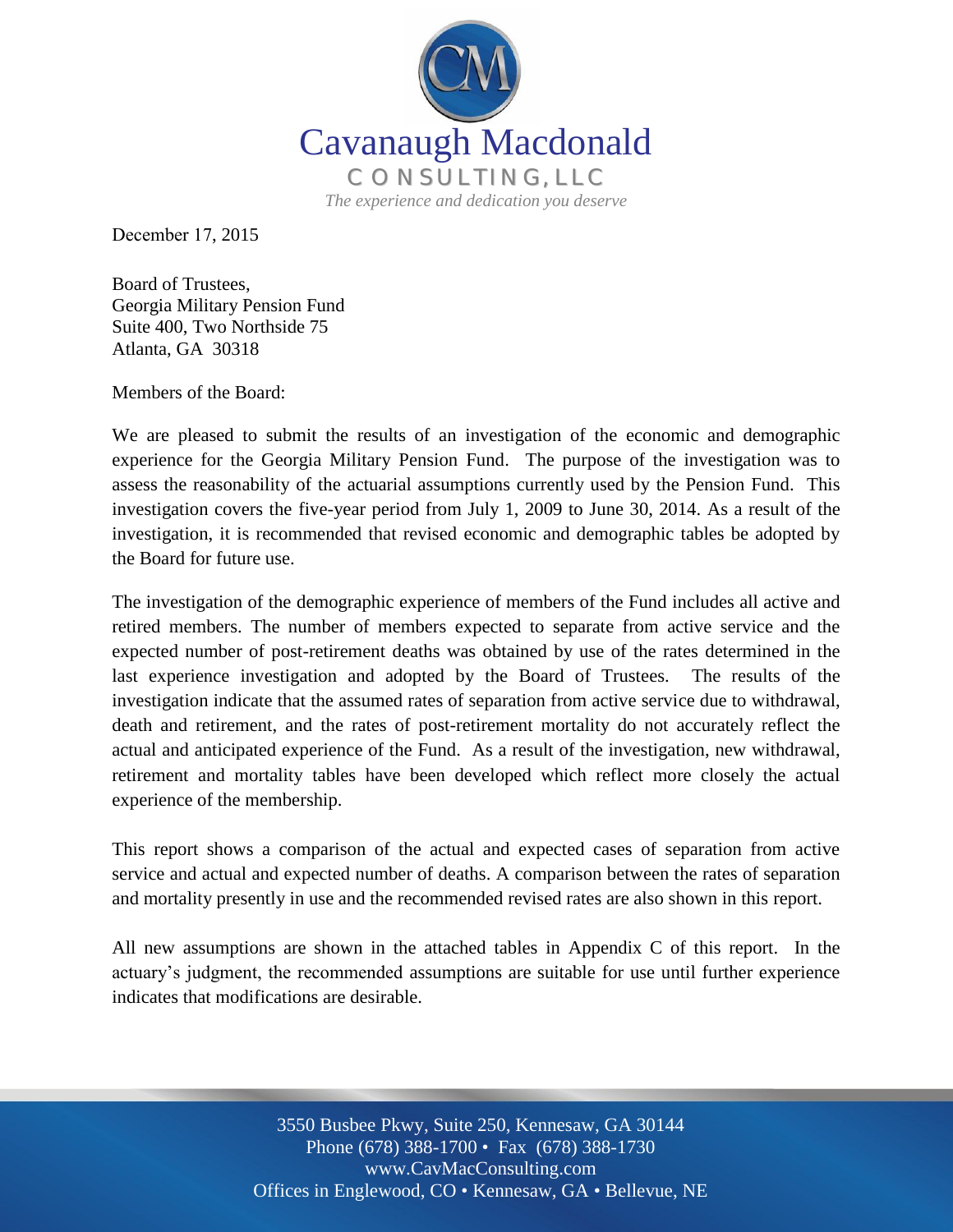

The experience investigation was performed by, and under the supervision of, independent actuaries who are members of the American Academy of Actuaries with experience in performing valuations for public retirement systems. The undersigned meet the Qualification Standards of the American Academy of Actuaries to render the actuarial opinion contained herein.

Respectfully submitted,

Stal Middle

Edward A. Macdonald, ASA, FCA, MAAA Cathy Turcot President President Principal and Managing Director

Edward J. Hockel

Edward J. Koebel, EA, FCA, MAAA Principal and Consulting Actuary

EAM/CT:mjn

Cathy Tuicot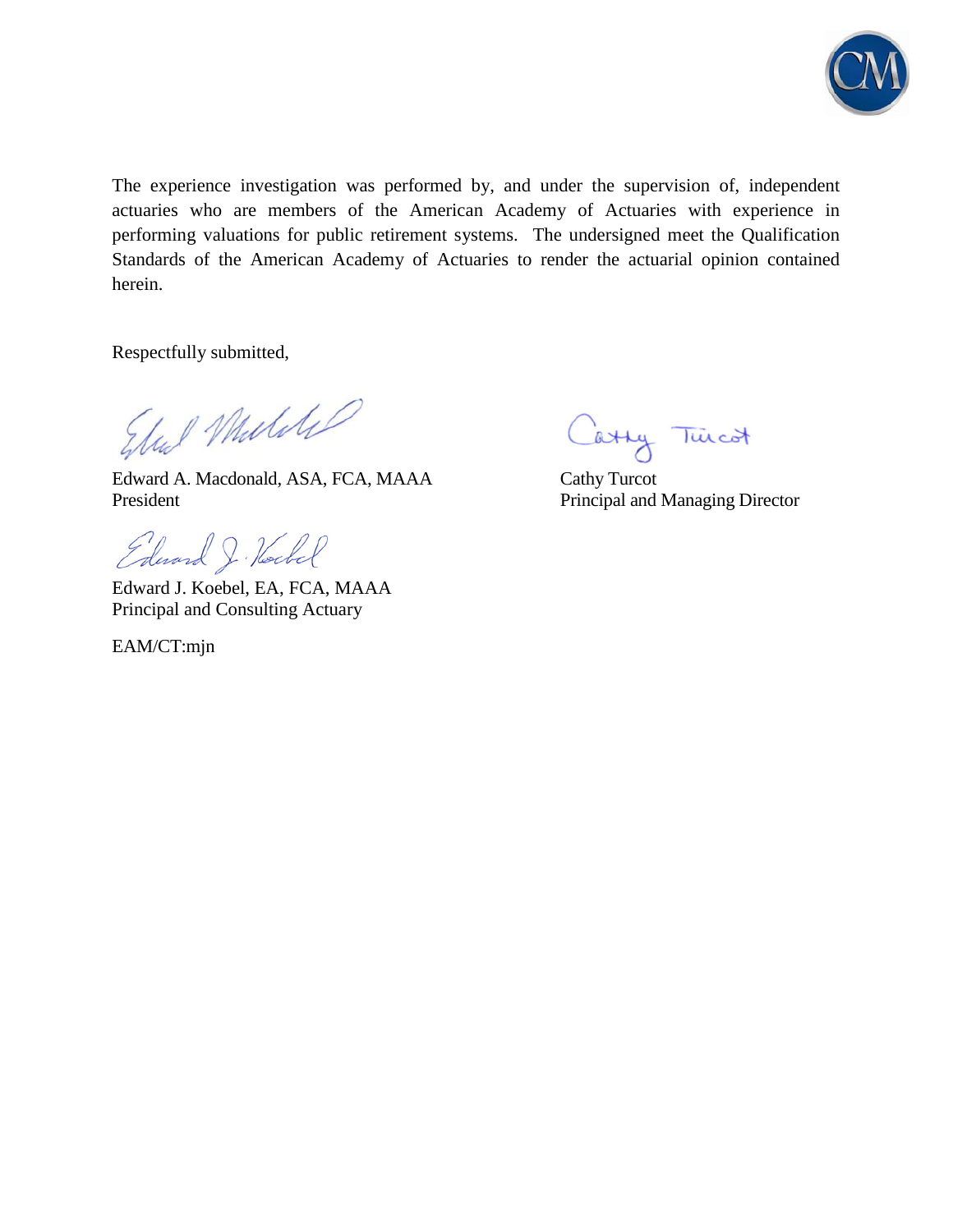

# **TABLE OF CONTENTS**

| <b>Section</b>  |                                                                                | Page           |
|-----------------|--------------------------------------------------------------------------------|----------------|
| I               | <b>Executive Summary</b>                                                       | 1              |
| $\mathbf{I}$    | <b>Financial Impact</b>                                                        | 3              |
| III             | <b>Economic Assumptions</b>                                                    | $\overline{4}$ |
| IV              | Demographic Assumptions                                                        | 11             |
|                 | Rates of Withdrawal<br><b>Rates of Retirement</b><br><b>Rates of Mortality</b> | 12<br>14<br>16 |
| V               | Other Assumptions and Methods                                                  | 17             |
| <b>Appendix</b> |                                                                                |                |
|                 | $\sim$ $\sim$ $\sim$ $\sim$ $\sim$ $\sim$                                      | $\sim$         |

| A             | Historical CPI (U) Index                        |  |
|---------------|-------------------------------------------------|--|
| B             | Capital Market Assumptions and Asset Allocation |  |
| $\mathcal{C}$ | Recommended Rates                               |  |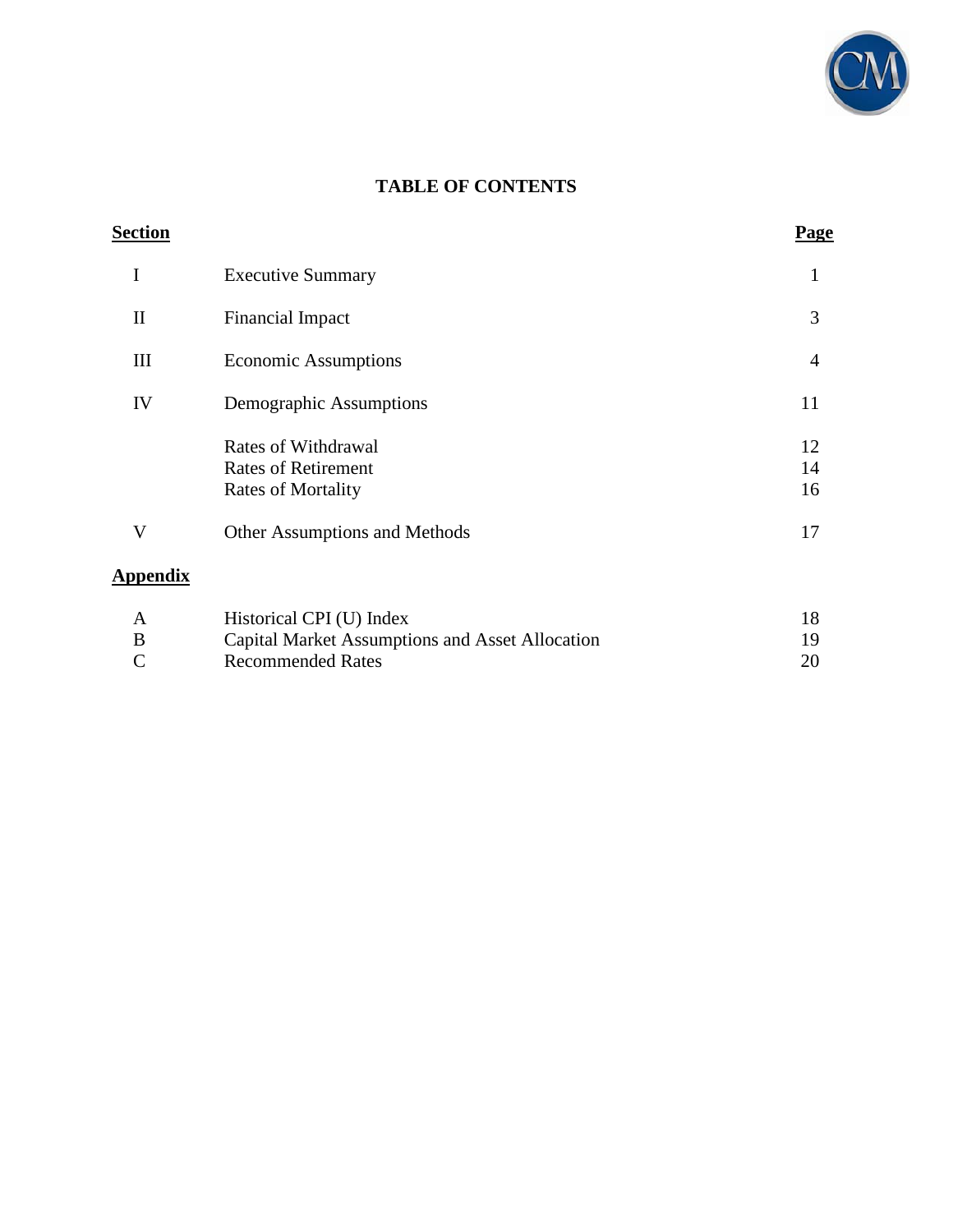

### **Section I Executive Summary**

The following table summarizes the findings and recommendations with regard to the assumptions utilized for the Georgia Military Pension Fund. Detailed explanations for the recommendations are found in the sections that follow.

### **Recommended Economic Assumption Changes**

The table below lists the two economic assumptions used in the actuarial valuations and the current and proposed rates.

| <b>Item</b>                    | <b>Current</b> | <b>Proposed</b> |
|--------------------------------|----------------|-----------------|
| Price Inflation                | 3.00%          | 2.75%           |
| Investment Return <sup>*</sup> | 7.50%          | 7.50%           |

\* net of investment expenses.

### **Recommended Demographic Assumption Changes**

The table below lists the demographic assumptions we recommend be changed based on the experience of the last five years.

## **Assumption Changes**

Withdrawal, Pre-Retirement Mortality, Service Retirement and Post-Retirement Mortality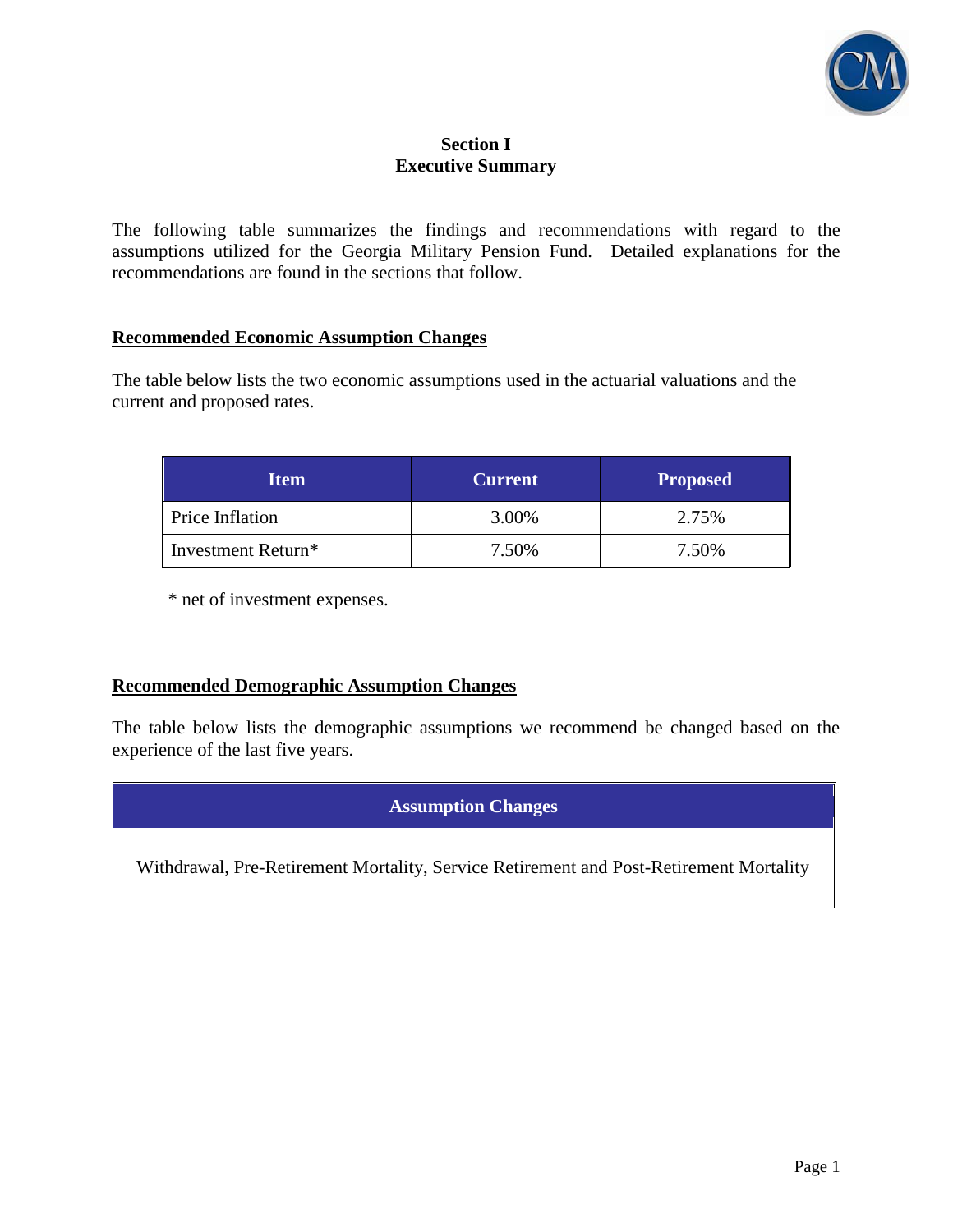

# **Recommended Other Assumption Changes**

The table below lists the other assumptions that are considered in our valuations that should be reviewed during the experience study.

| <b>Assumption</b>              | <b>Assumption Changes</b>                                                              |  |  |
|--------------------------------|----------------------------------------------------------------------------------------|--|--|
| <b>Administrative Expenses</b> | No Change to current method of determining rate                                        |  |  |
| <b>Amortization Method</b>     | No change to current method of level dollar<br>amortization                            |  |  |
| <b>Asset Smoothing</b>         | No change to current method of smoothing market<br>gains and losses over 5 year period |  |  |
| <b>Valuation Cost Method</b>   | No change in Entry Age Normal Cost Method                                              |  |  |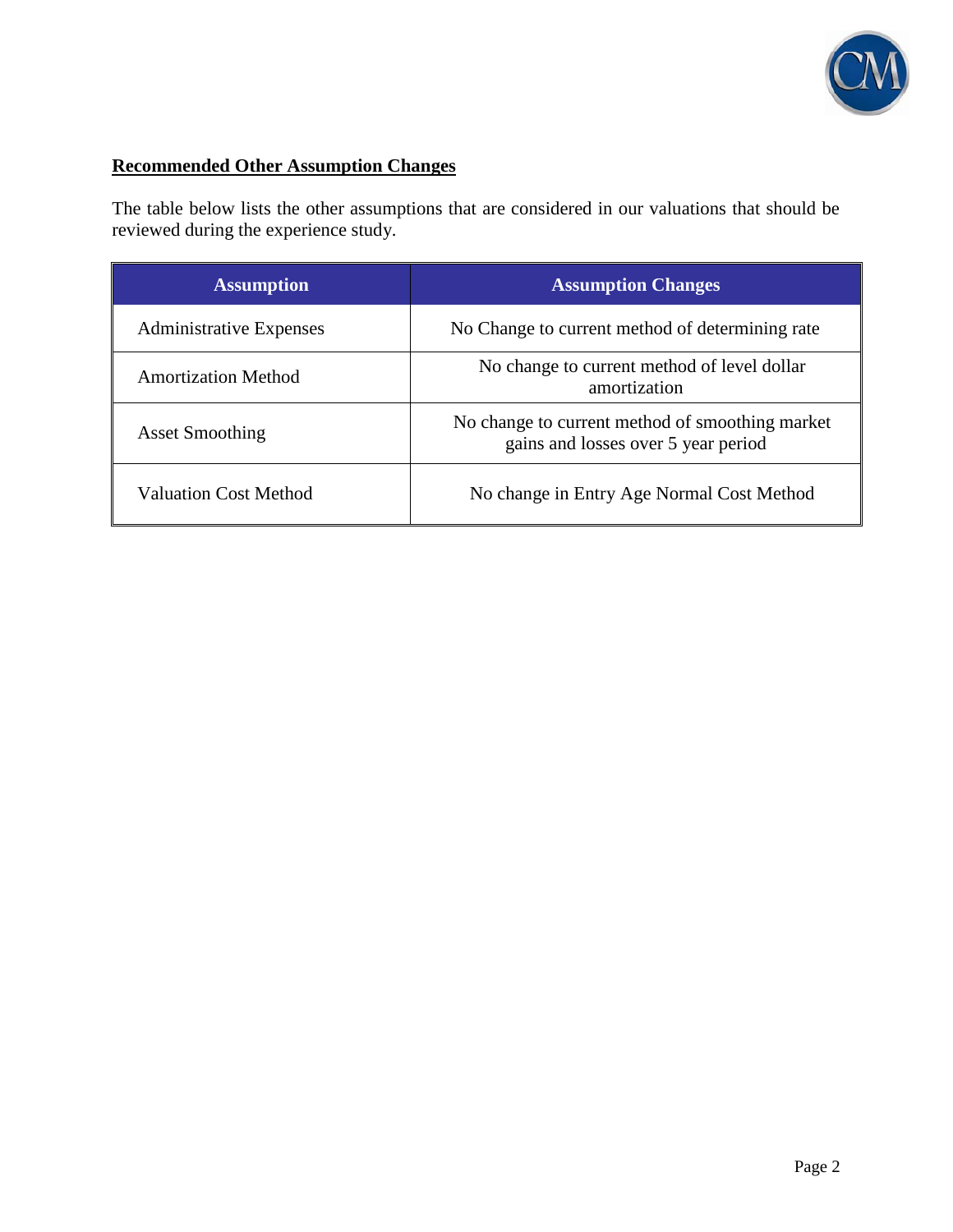

## **Section II Financial Impact**

The following table highlights the impact of the recommended changes on the principal valuation results.

| <b>Impact on Principal Valuation Results</b>                  |                                           |                                           |  |  |
|---------------------------------------------------------------|-------------------------------------------|-------------------------------------------|--|--|
|                                                               | <b>Valuation Results</b><br>2014          | <b>Recommended</b><br><b>Assumptions</b>  |  |  |
| <b>Unfunded Accrued</b><br><b>Liability</b>                   | \$17,551,154                              | \$18,467,707                              |  |  |
| <b>Funding Ratio</b>                                          | 44.8%                                     | 43.6%                                     |  |  |
| <b>Actuarially Determined</b><br><b>Employer Contribution</b> |                                           |                                           |  |  |
| Normal*<br><b>Accrued Liability</b><br>Total                  | \$<br>255,642<br>1,762,233<br>\$2,017,875 | \$<br>279,212<br>1,852,140<br>\$2,131,352 |  |  |
| <b>Amortization Period</b><br>(in years)                      | 19                                        | 19                                        |  |  |

\*Normal Cost includes estimated administrative expenses.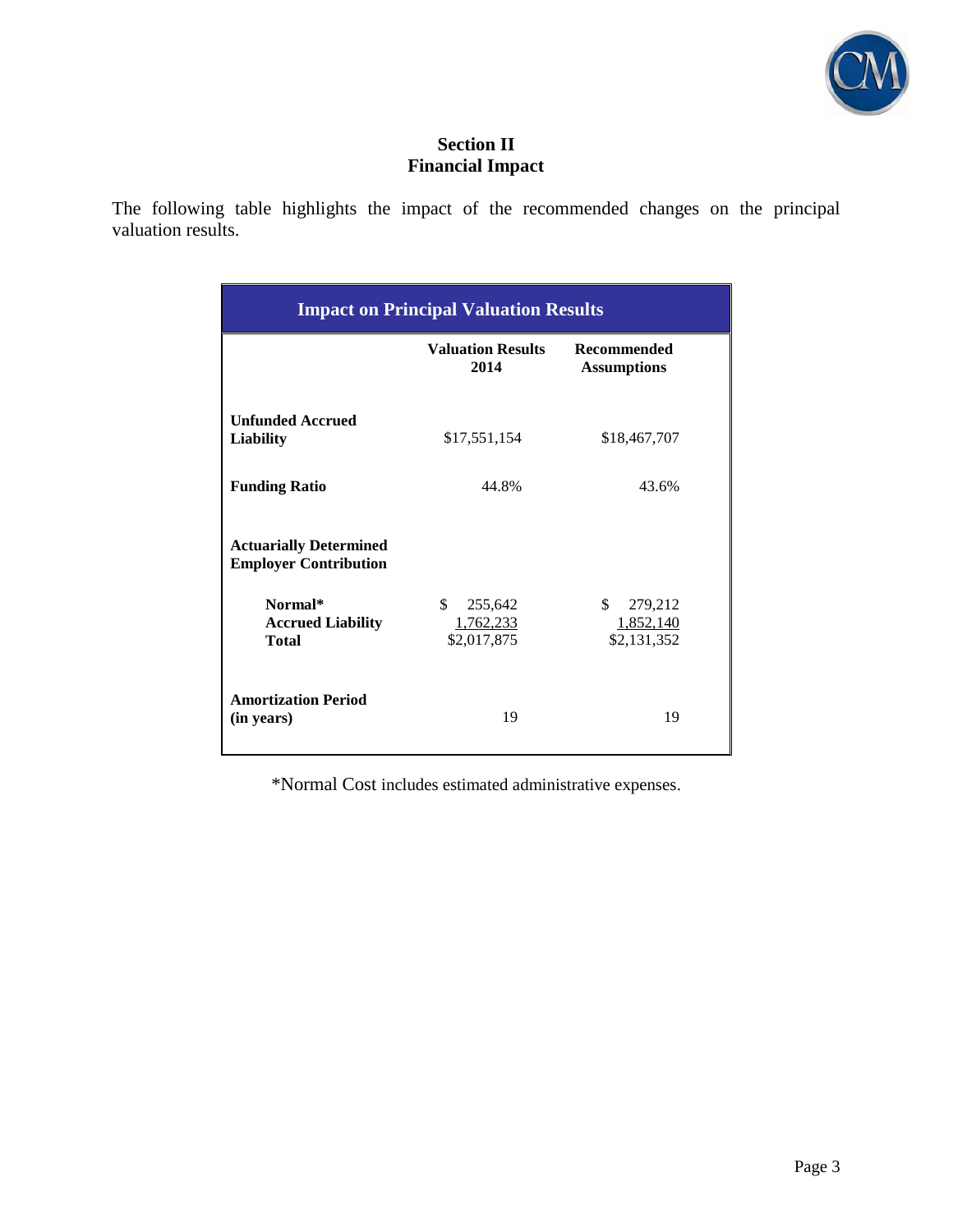

### **Section III Economic Assumptions**

There are two economic assumptions used in the actuarial valuations performed for the Fund. They are:

- Price Inflation
- Investment Return

Actuarial Standard of Practice (ASOP) No. 27, *"Selection of Economic Assumptions for Measuring Pension Obligations"* provides guidance to actuaries in selecting economic assumptions for measuring obligations under defined benefit plans. ASOP No. 27 was revised in September, 2013 and no longer includes the concept of a "best estimate range". Instead, the revised standard now requires that each economic assumption selected by the actuary should be reasonable which means it has the following characteristics:

- It is appropriate for the purpose of the measurement;
- It reflects the actuary's professional judgment;
- It takes into account historical and current economic data that is relevant as of the measurement date;
- It reflects the actuary's estimate of future experience, the actuary's observation of the estimates inherent in market data, or a combination thereof; and
- It has no significant bias (i.e., it is not significantly optimistic or pessimistic), except when provisions for adverse deviation or plan provisions that are difficult to measure are included and disclosed, or when alternative assumptions are used for the assessment of risk.

Each economic assumption should individually satisfy this standard. Furthermore, with respect to any particular valuation, each economic assumption should be consistent with every other economic assumption over the measurement period.

In our opinion, the economic assumptions recommended in this report have been developed in accordance with ASOP No. 27. The following table shows our recommendations followed by detailed discussions of each assumption.

| <b>Item</b>         | <b>Current</b> | <b>Proposed</b> |
|---------------------|----------------|-----------------|
| Price Inflation     | 3.00%          | 2.75%           |
| Real Rate of Return | 4.50           | 4.75            |
| Investment Return   | 7.50%          | 7.50%           |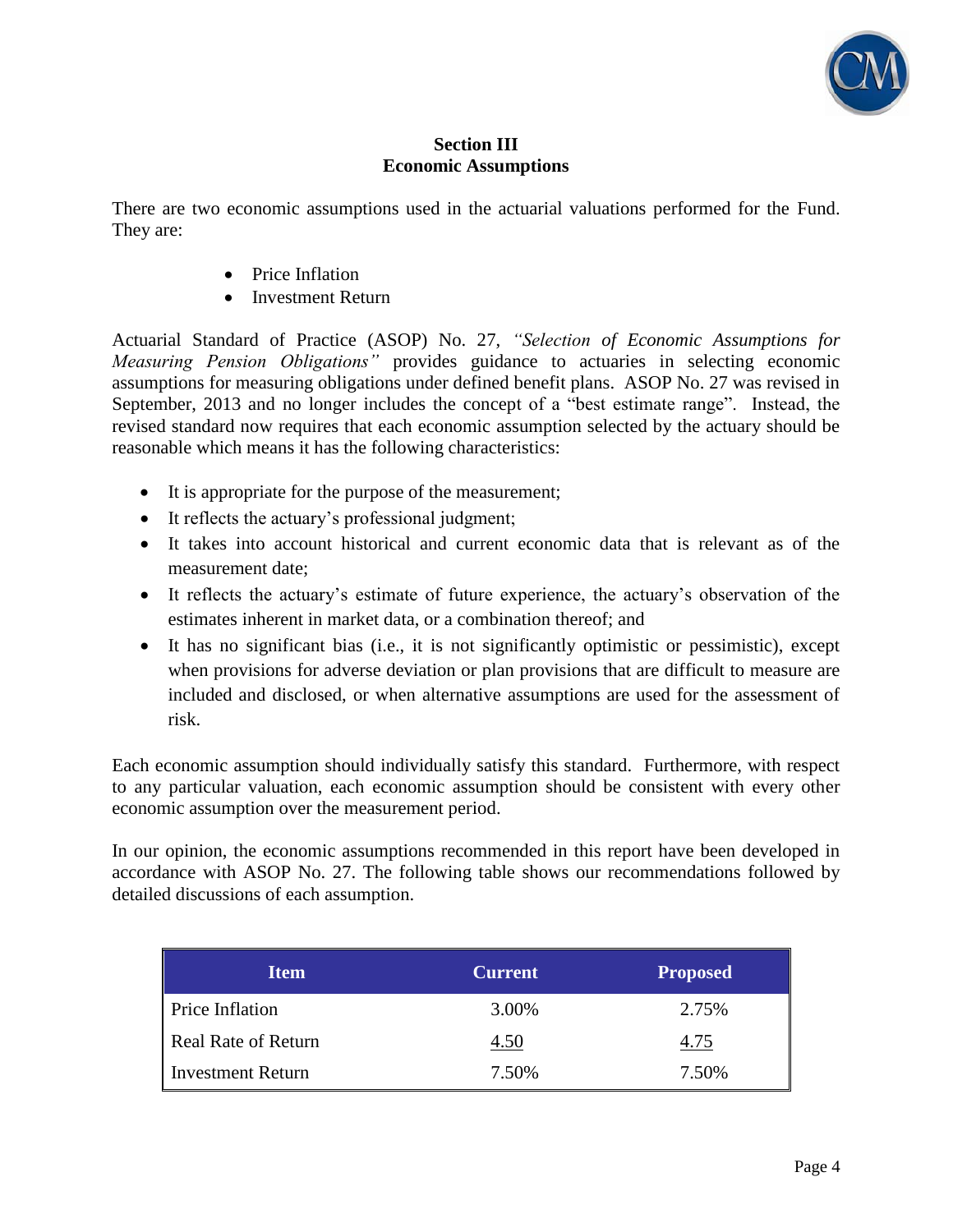

### **Price Inflation**

**Background:** As can be seen from the table on the previous page, assumed price inflation is used as the basis for the investment return assumption. This latter assumption will be discussed in detail in the following sections.

It is important that the price inflation assumption be consistently applied throughout the economic assumptions utilized in an actuarial valuation. This is called for in ASOP No. 27 and is also required to meet the parameters for determining pension liabilities and expense under Governmental Accounting Standards Board (GASB) Statements No. 67 and 68.

The current price inflation assumption is 3.00% per year.

*Past Experience:* The Consumer Price Index, US City Average, All Urban Consumers, CPI (U), has been used as the basis for reviewing historical levels of price inflation. The level of that index in June of each of the last 50 years is provided in Appendix A.

In analyzing this data, annual rates of inflation have been determined by measuring the compound growth rate of the CPI (U) over various time periods. The results are as follows:

| <b>Period</b> | <b>Number of</b><br>Years | <b>Inflation</b> | <b>Annual</b><br><b>Standard Deviation</b> |
|---------------|---------------------------|------------------|--------------------------------------------|
| 2004-2014     | 10                        | 2.31%            | 1.81%                                      |
| 1994-2004     | 10                        | 2.51             | 0.83                                       |
| 1984-1994     | 10                        | 3.62             | 1.06                                       |
| 1974-1984     | 10                        | 7.78             | 3.39                                       |
| 1964-1974     | 10                        | 4.68             | 2.63                                       |
| 1994-2014     | 20                        | 2.41%            | 1.37%                                      |
| 1984-2014     | 30                        | 2.81             | 1.39                                       |
| 1974-2014     | 40                        | 4.03             | 2.99                                       |
| 1964-2014     | 50                        | 4.16             | 2.90                                       |
| 1926-2014     | 88                        | 2.98             | 4.15                                       |

The following graph illustrates the historical levels of price inflation measured as of June 30th of each of the last 50 years and compared to the current 3.00% annual rate currently assumed.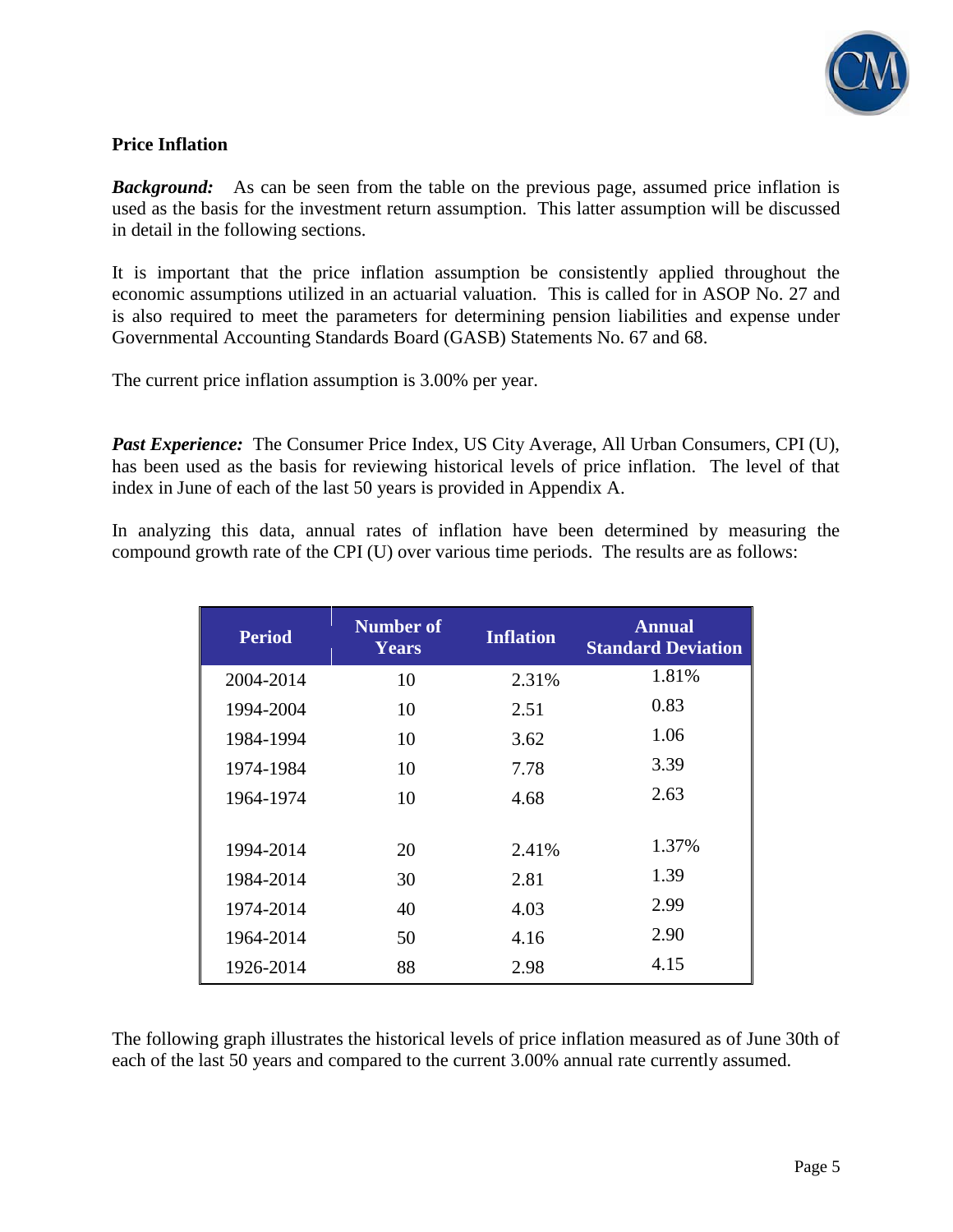





Over more recent historical periods, the average annual rate of increase in the CPI-U has been below 3.00%. The period of high inflation from 1973 to 1982 has a significant impact on the averages over periods which include these rates. Further, the average rate of 2.98% over the entire 88 year period is close to the average rate of 2.81% for the prior 30 years (1984 to 2014) but the volatility of the annual rates in the more recent years has been markedly lower as indicated by the significantly lower annual standard deviations. Many experts attribute the lower average annual rates and lower volatility to the increased efforts of the Federal Reserve since the early 1980's to stabilize price inflation. The severe recession of 2008-2009 resulted in a short period of deflation followed by low levels of inflation. The Federal Reserve has combated this weak environment with zero interest rates and quantitative easing. Although the quantitative easing program has ended, the Federal Reserve has disclosed an inflation target of at least 2.0% annually and will keep interest rates very low until they see progress toward the target.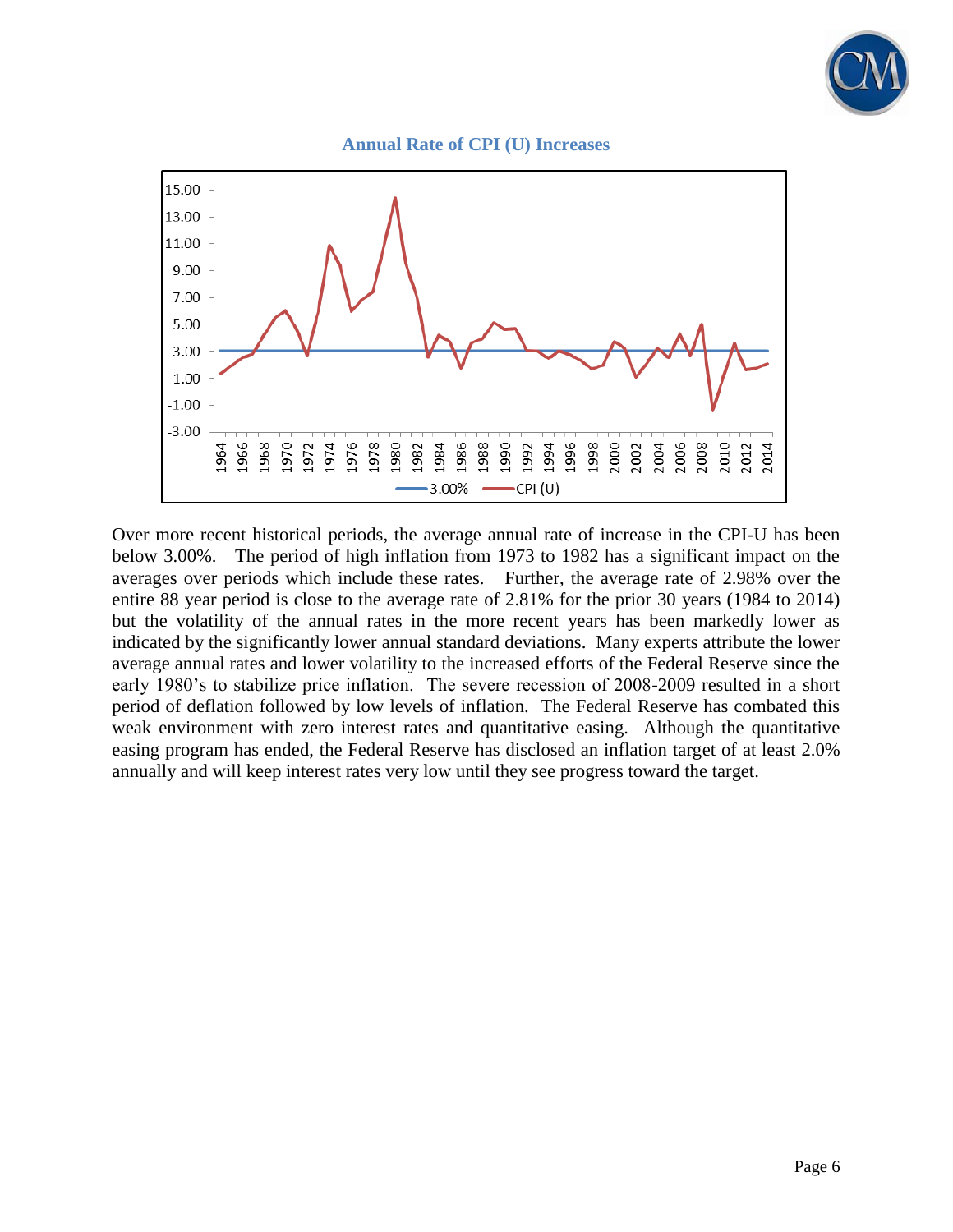

**Recommendation:** It is difficult to accurately predict inflation. Inflation's short-term volatility is illustrated by comparing its average rate over the last 10, 30 and 50 years. Although the 10 year average of 2.31% is lower than the Fund's assumed rate of 3.00%, the longer 30, 40 and 50 year averages of 2.79%, 3.94% and 4.25% respectively, are at or slightly higher than the Fund's rate. The validity of the Fund's assumption is, therefore, dependent upon the emphasis one assigns to the short and long-terms.

Current economic forecasts suggest lower inflation but are generally looking at a shorter time period than appropriate for our purposes. In the 2014 OASDI Trustees Report, the Chief Actuary for Social Security bases the 75 year cost projections on an intermediate inflation assumption of 2.7% with a range of 1.7% to 3.7%. We consider that range reasonable, and recommend that the Fund lower the current price inflation assumption from 3.00 to 2.75% per year.

| <b>Price Inflation Assumption</b> |       |  |  |  |
|-----------------------------------|-------|--|--|--|
| Current                           | 3.00% |  |  |  |
| Recommended                       | 2.75% |  |  |  |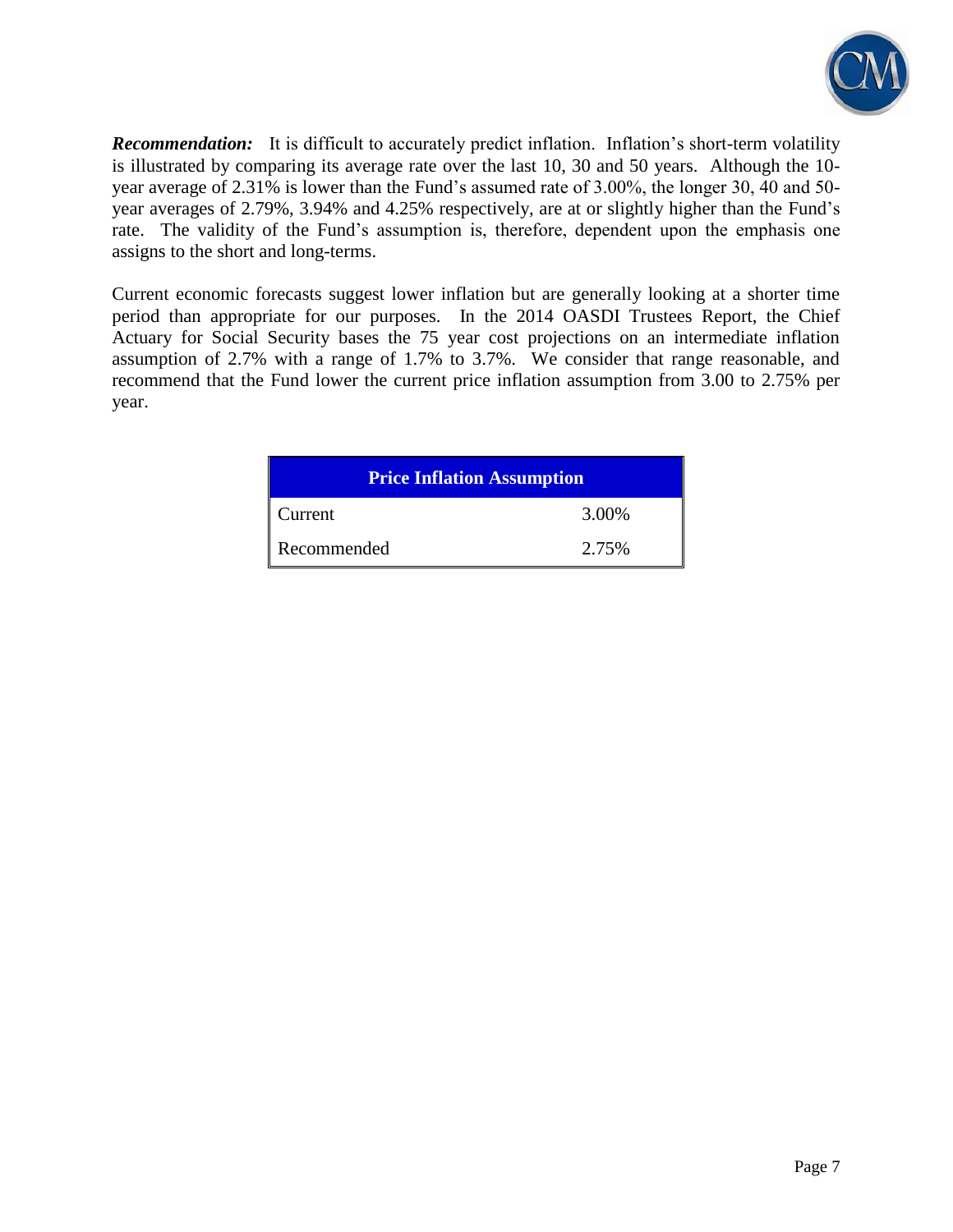

### **Investment Return**

**Background:** The assumed investment return is one of the most significant assumptions in the annual actuarial valuation process as it is used to discount the expected benefit payments for all active, inactive and retired members of the Fund. Minor changes in this assumption can have a major impact on valuation results. The investment return assumption should reflect the asset allocation target for the funds set by the Board of Trustees.

The current assumption is 7.50%, consisting of a price inflation assumption of 3.00% and a real rate of return assumption of 4.50%. The return is net of all investment expenses.

**Past Experience:** The assets for the Fund are valued using a widely accepted asset-smoothing methodology (5-year smoothing) that fully recognizes the expected investment income and also recognizes 20% of each year's investment gain or loss (the difference between actual and expected investment income). The asset smoothing methodology from 2010 through 2012 was based on 7-year smoothing and actuarial value was set equal to market value in 2013. The recent experience over the last five years is shown in the table below.

| Year<br><b>Ending</b><br>6/30 | <b>Actuarial Value</b> | <b>Market Value</b><br><b>Rate of Return</b> |
|-------------------------------|------------------------|----------------------------------------------|
| 2010                          | 3.5%                   | 10.0%                                        |
| 2011                          | 6.1                    | 20.8                                         |
| 2012                          | 6.3                    | 2.4                                          |
| 2013                          | 10.9                   | 13.3                                         |
| 2014                          | 9.5                    | 17.3                                         |
| Average                       | 6.7%                   | 10.3%                                        |

The impact of the asset smoothing method can be observed in the table. Very poor asset returns during 2008 and 2009 are reflected in the actuarial value returns through 2013. While important to review and analyze, historical returns over such a short time period are not credible for the purpose of setting the long-term assumed future rate of return.

We next include in our analysis information concerning future expectations for the investment return assumption. Because of the significant variability in past year-to-year results and the inter-play of inflation on those results in the short term, we prefer to base our investment return assumption on the capital market assumptions utilized by the Board in setting investment policy and the asset allocation established by the Board as a result of that policy. This approach is referred to as the building block method in ASOP No. 27.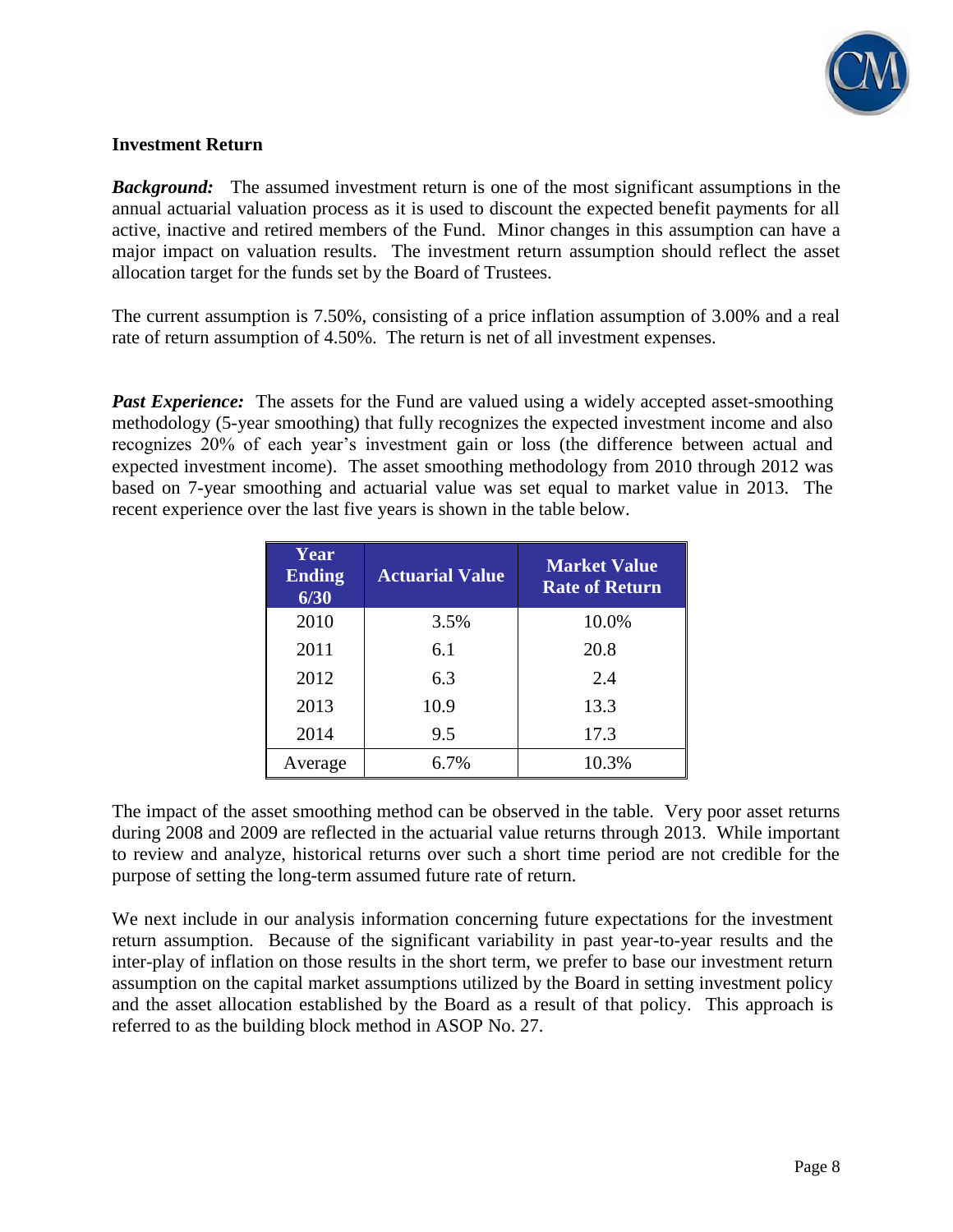

*Analysis:* The current capital market assumptions and asset allocation as provided by the System are shown in Appendix B. We further assumed that investment returns approximately follow a lognormal distribution with no correlation between years. The results below provide an expected range of real rates of return over a 50 year time horizon. Looking at one year results produces an expected real return of 6.38% but also has a high standard deviation or measurement of volatility. By expanding the time horizon, the average return does not change much but the volatility declines significantly. The following table provides a summary of results. The geometric real rates of return are net of investment expenses.

| <b>Time</b>                    | <b>Mean</b>                  | <b>Standard</b>  |                 | <b>Real Returns by Percentile</b> |                  |                  |                  |
|--------------------------------|------------------------------|------------------|-----------------|-----------------------------------|------------------|------------------|------------------|
| <b>Span In</b><br><b>Years</b> | <b>Real</b><br><b>Return</b> | <b>Deviation</b> | 5 <sup>th</sup> | 25 <sup>th</sup>                  | 50 <sup>th</sup> | 75 <sup>th</sup> | 95 <sup>th</sup> |
|                                | 6.38%                        | 15.36%           | $-16.87%$       | $-4.44\%$                         | 5.29%            | 16.00%           | 33.35%           |
| 5                              | 5.51%                        | 6.79%            | $-5.27%$        | 0.82%                             | 5.29%            | 9.95%            | 17.02%           |
| 10                             | 5.40%                        | 4.79%            | $-2.29%$        | 2.11%                             | 5.29%            | 8.56%            | 13.46%           |
| 20                             | 5.34%                        | 3.38%            | $-0.13%$        | 3.03%                             | 5.29%            | 7.59%            | 11.00%           |
| 30                             | 5.32%                        | 2.76%            | 0.84%           | 3.44%                             | 5.29%            | 7.17%            | 9.93%            |
| 40                             | 5.32%                        | 2.39%            | 1.43%           | 3.69%                             | 5.29%            | 6.91%            | 9.30%            |
| 50                             | 5.31%                        | 2.14%            | 1.93%           | 3.86%                             | 5.29%            | 6.74%            | 8.87%            |

Based on this analysis there is a 50% likelihood that the average real rate of return over a 50 year period will be 5.29%. It can also be inferred that for the 10 year time span, 5% of the resulting real rates of return were below -2.29% and 95% were above that. As the time span increases, the results begin to merge. Over a 50 year time span, the results indicate there is a 25% chance that real returns will be below 3.86% and a 25% chance they will be above 6.74%. In other words there is a 50% chance the real returns will be between 3.86% and 6.74 %.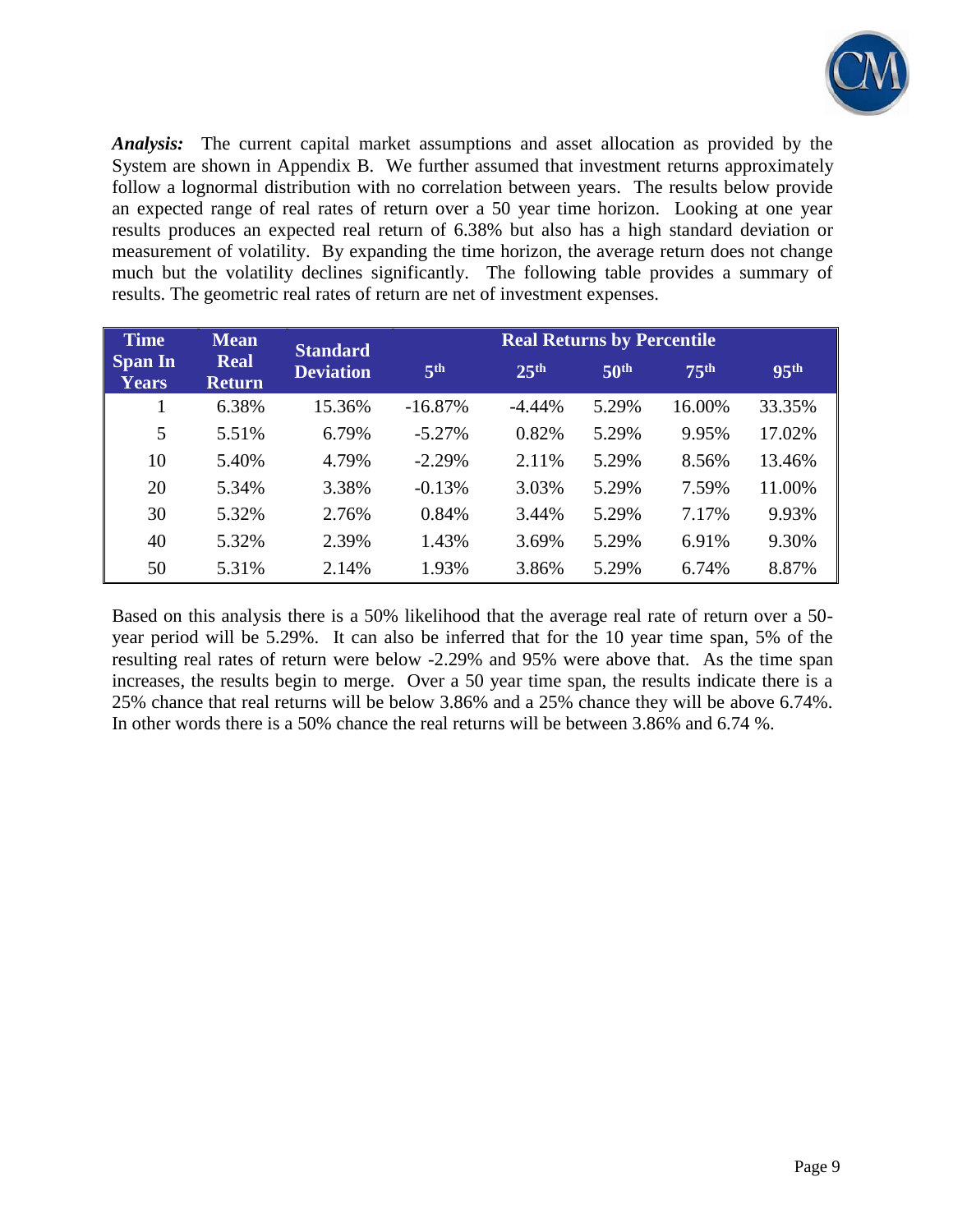

*Recommendation:* Using the building block approach of ASOP No. 27 and the projection results outlined above, we are recommending a range for the investment return assumption of the  $25<sup>th</sup>$  to  $75<sup>th</sup>$  percentile real returns over the 50 year time span plus the recommended inflation assumption less the recommended expense ratio. The following table details the range.

| <b>Item</b>            | 25 <sup>th</sup> Percentile | 50 <sup>th</sup> Percentile | 75 <sup>th</sup> Percentile |
|------------------------|-----------------------------|-----------------------------|-----------------------------|
| Real Rate of Return    | 3.86%                       | 5.29%                       | 6.74%                       |
| Inflation              | 2.75                        | 2.75                        | 2.75                        |
| Net Investment Return* | 6.61%                       | 8.04%                       | 9.49%                       |

\*net of investment expenses

There is a 50% chance that the net return will be 7.94% or more over a 50-year period. A net return of  $7.50\%$  is at the  $40<sup>th</sup>$  percentile. Although not in the center of the recommended range, in our opinion a return of 7.50% is conservative yet reasonable. In addition, the most recent Public Fund Survey indicates that the current median return assumption for the approximately 126 large public plans in the summary is 7.75%. Further, the recent trend in the return assumption of these large plans is toward lower annual assumed rates of return.

After review of past experience for the Fund and future expectation analysis, we are recommending the real rate of return assumption can be increased from 4.50% to 4.75%. Combining this with our recommendation to lower the price inflation assumption, we recommend the long-term investment return assumption remain at 7.50%.

| <b>Investment Return Assumption</b>  |       |       |  |  |  |
|--------------------------------------|-------|-------|--|--|--|
| <b>Recommended</b><br><b>Current</b> |       |       |  |  |  |
| <b>Real Rate of Return</b>           | 4.50% | 4.75% |  |  |  |
| Inflation                            | 3.00  | 2.75  |  |  |  |
| Net Investment Return*               | 7.50% | 7.50% |  |  |  |

\*net of investment expenses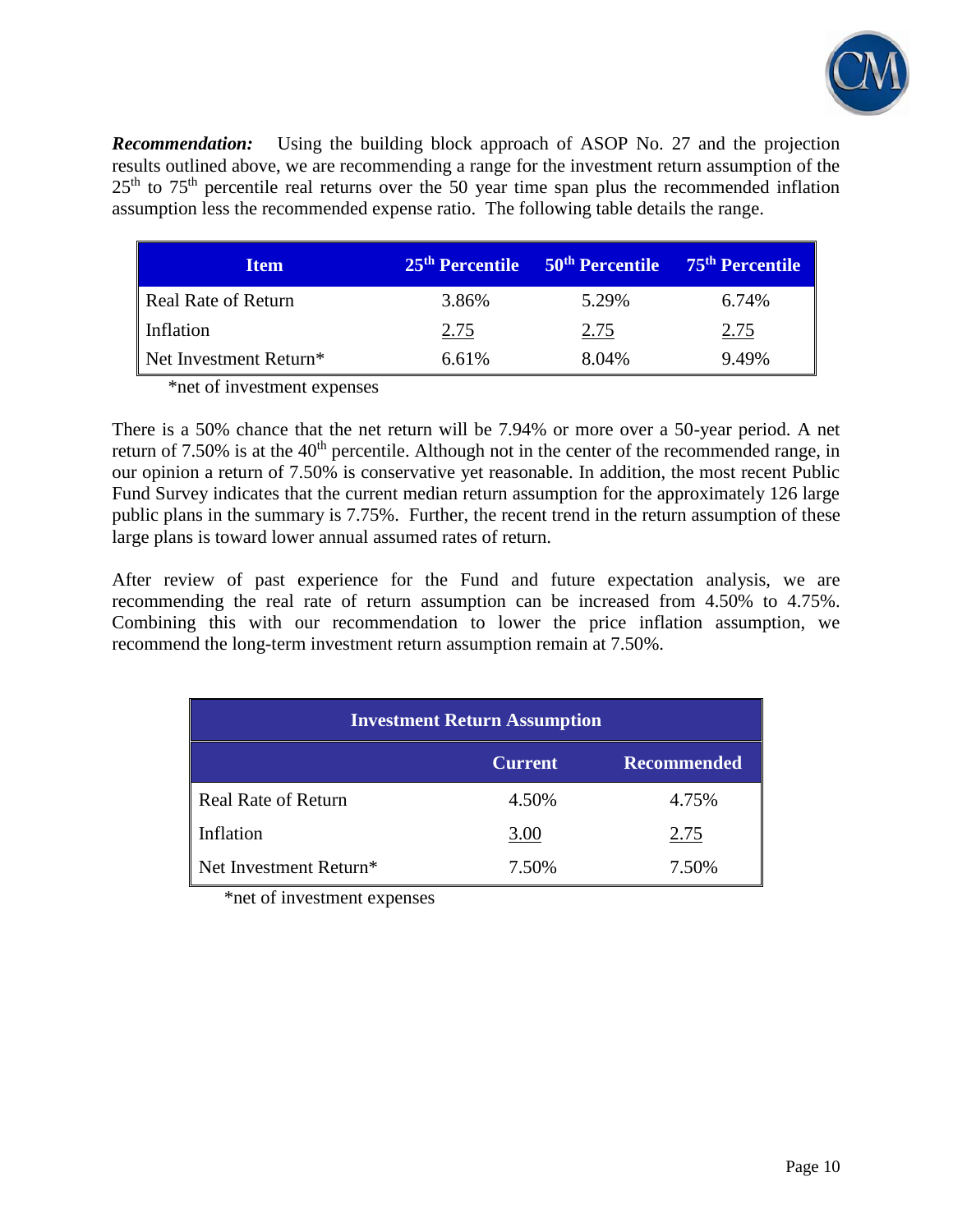

### **Section IV Demographic Assumptions**

There are several demographic assumptions used in the actuarial valuations performed for the Georgia Military Pension Fund. They are:

- Rates of Withdrawal
- Rates of Service Retirement
- Rate of Mortality

The Actuarial Standards Board has issued Actuarial Standard of Practice (ASOP) No. 35, *"Selection of Demographic and Other Noneconomic Assumptions for Measuring Pension Obligations"*, which provides guidance to actuaries in selecting demographic assumptions for measuring obligations under defined benefit plans. In our opinion, the demographic assumptions recommended in this report have been developed in accordance with ASOP No. 35.

The purpose of a study of demographic experience is to compare what actually happened to the membership during the study period (July 1, 2009, through June 30, 2014) with what was expected to happen based on the assumptions used in the most recent Actuarial Valuations.

Detailed tabulations by age, service and/or gender are performed over the entire study period. These tabulations look at all active and retired members during the period as well as separately annotating those who experience a demographic event, also referred to as a decrement. In addition the tabulation of all members together with the current assumptions permits the calculation of the number of expected decrements during the study period.

If the actual experience differs significantly from the overall expected results, or if the pattern of actual decrements, or rates of decrement, by age, gender, or service does not follow the expected pattern, new assumptions are recommended. Recommended changes usually do not follow the exact actual experience during the observation period. Judgment is required to extrapolate future experience from past trends and current member behavior. In addition non-recurring events need to be taken into account in determining the weight to give to recent experience.

The remainder of this section presents the results of the demographic study. We have prepared tables that show a comparison of the actual and expected decrements and the overall ratio of actual to expected results (A/E Ratios) under the current assumptions. If a change is being proposed, the revised A/E Ratios are shown as well. Salary adjustments, other than the economic assumption for wage inflation discussed in the previous section, are treated as demographic assumptions.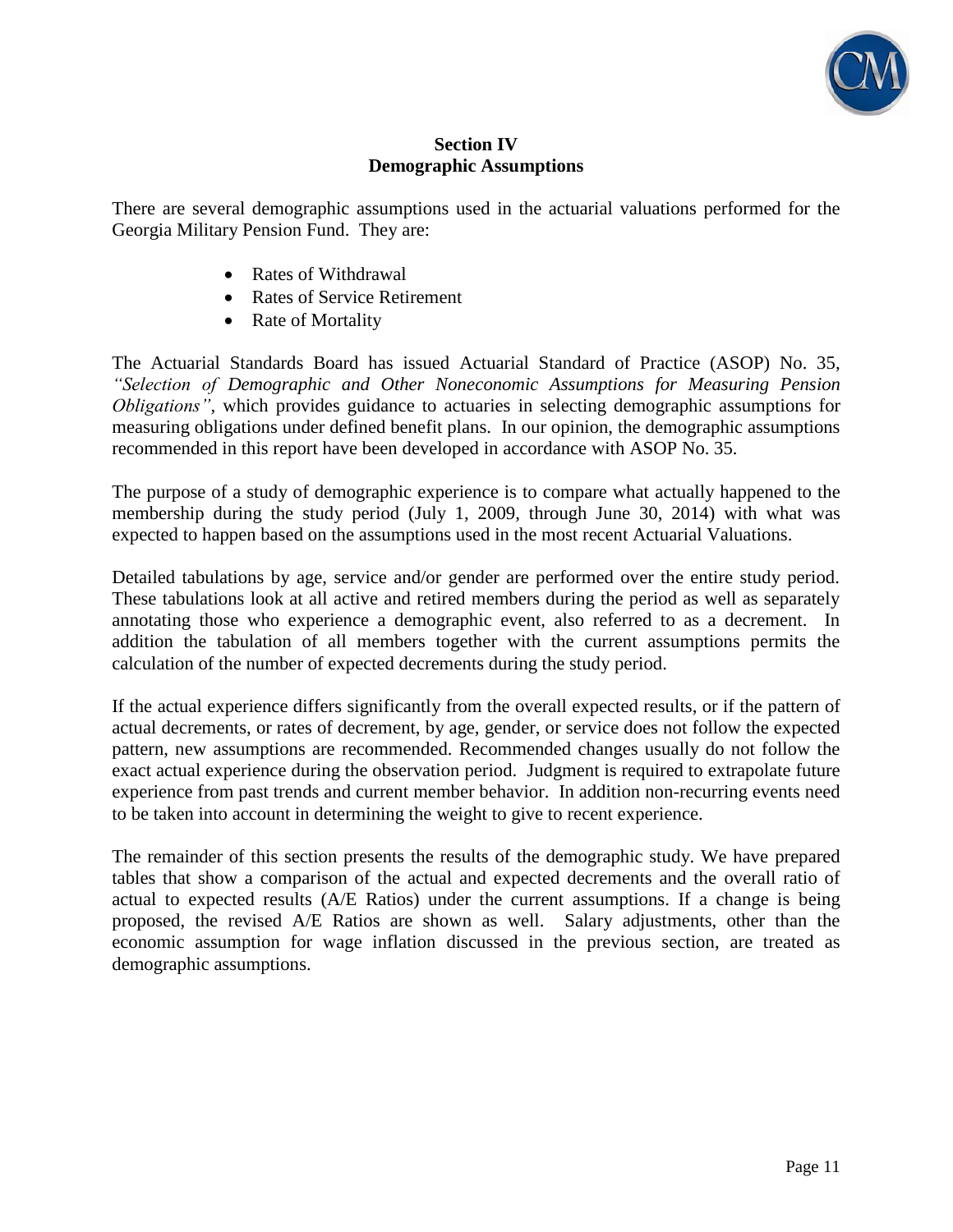

# **RATES OF WITHDRAWAL**

### **COMPARISON OF ACTUAL AND EXPECTED WITHDRAWALS FROM ACTIVE SERVICE**

|                                                                  | <b>NUMBER OF WITHDRAWALS</b><br><b>CURRENT RATES</b> |                                                            |                                                    |  |  |  |  |
|------------------------------------------------------------------|------------------------------------------------------|------------------------------------------------------------|----------------------------------------------------|--|--|--|--|
| <b>YEARS OF</b><br><b>SERVICE</b>                                | <b>Actual</b>                                        | <b>Ratio of</b><br><b>Actual to</b><br><b>Expected</b>     |                                                    |  |  |  |  |
| $2 &$ Under<br>$3 - 7$<br>8-9<br>$10-14$<br>$15-19$<br>20 & Over | 1,652<br>3,022<br>560<br>1,055<br>541<br>1,615       | 2,994.1<br>3,031.0<br>803.1<br>1,410.6<br>667.4<br>1,482.3 | 0.552<br>0.997<br>0.697<br>0.748<br>0.811<br>1.090 |  |  |  |  |
| <b>TOTAL</b>                                                     | 8,445                                                | 10,388.5                                                   | 0.813                                              |  |  |  |  |

The rates of withdrawal adopted by the Board are used to determine the expected number of separations from active service which will occur as a result of resignation or dismissal. The experience indicates that during the period studied, there were slightly more withdrawals than expected for members with 20 or more years of service, and fewer withdrawals than expected at other service points. We therefore recommend that we adjust the rates for members with less than twenty years of service to partially reflect the experience.

The following graph shows a comparison of the current expected, actual, and proposed rates of withdrawal for actives.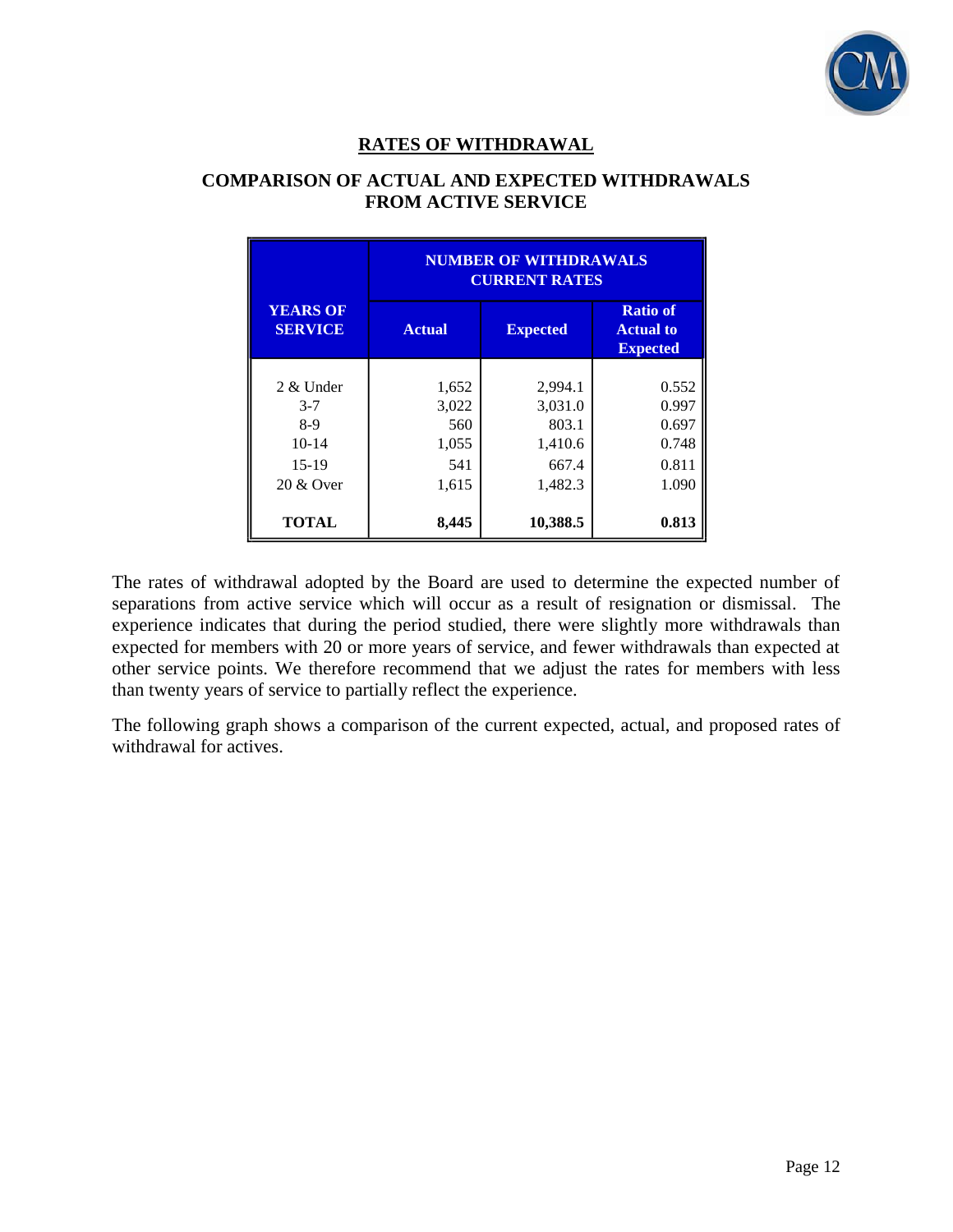



The charts below provide our recommended changes to this assumption and the resulting A/E (actual to expected) ratio.

## **COMPARATIVE RATES OF WITHDRAWAL**

| <b>YEARS OF</b> | <b>RATES OF WITHDRAWAL</b> |                 |  |  |  |
|-----------------|----------------------------|-----------------|--|--|--|
| <b>SERVICE</b>  | <b>Present</b>             | <b>Proposed</b> |  |  |  |
|                 |                            |                 |  |  |  |
| 2 & Under       | 17.50%                     | 13.00%          |  |  |  |
| $3 - 7$         | 17.50%                     | 17.50%          |  |  |  |
| 8-9             | 17.50%                     | 14.00%          |  |  |  |
| $10-14$         | 15.00%                     | 13.50%          |  |  |  |
| $15-19$         | 9.50%                      | 8.50%           |  |  |  |
| 20 & Over       | 14.50%                     | 14.50%          |  |  |  |
|                 |                            |                 |  |  |  |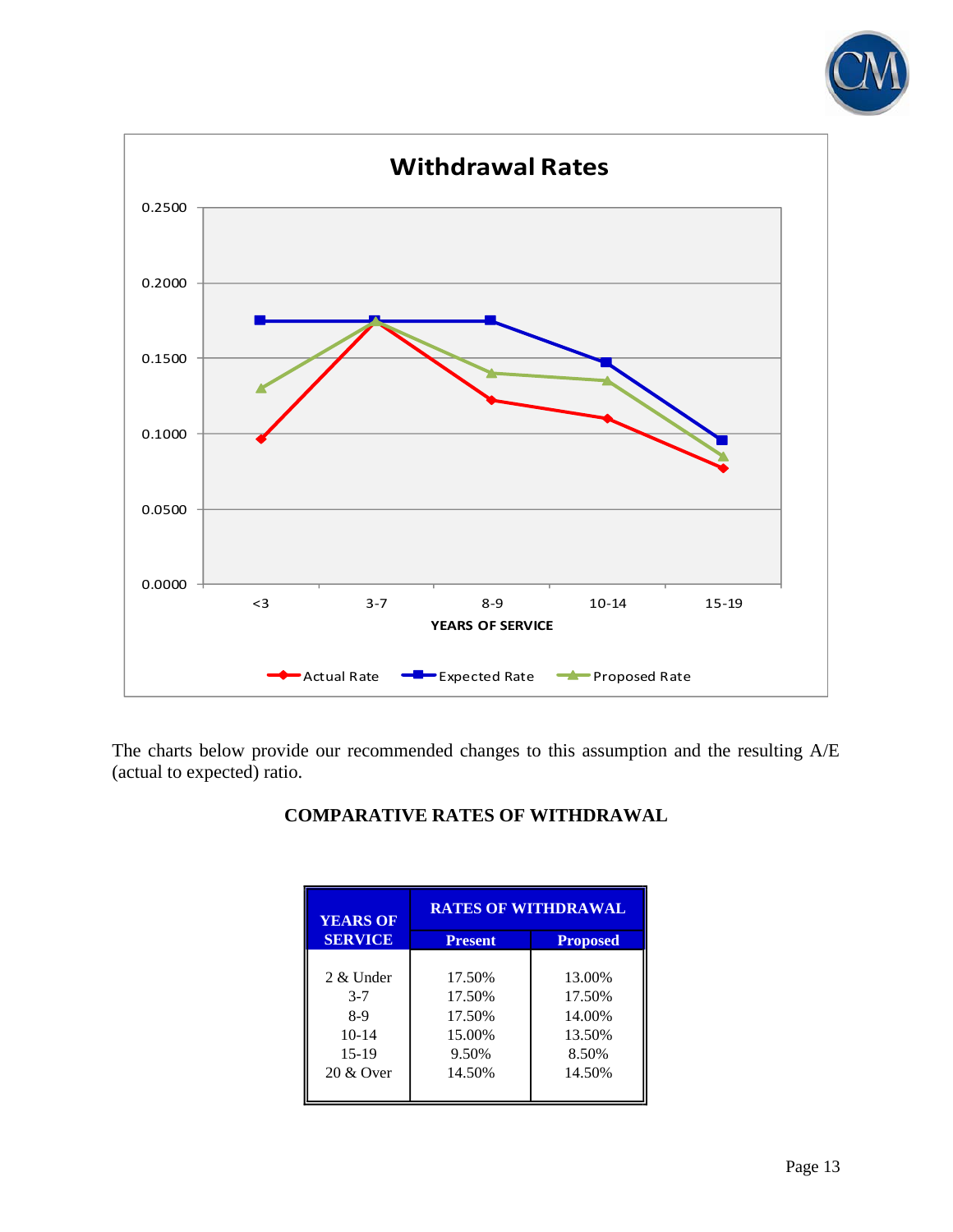

### **COMPARISON OF ACTUAL AND EXPECTED WITHDRAWALS BASED ON PROPOSED RATES**

|                                                                       | <b>NUMBER OF WITHDRAWALS</b><br><b>PROPOSED RATES</b> |                                                            |                                                        |  |  |  |  |
|-----------------------------------------------------------------------|-------------------------------------------------------|------------------------------------------------------------|--------------------------------------------------------|--|--|--|--|
| <b>YEARS OF</b><br><b>SERVICE</b>                                     | <b>Actual</b>                                         | <b>Expected</b>                                            | <b>Ratio of</b><br><b>Actual to</b><br><b>Expected</b> |  |  |  |  |
| $2 \&$ Under<br>$3 - 7$<br>$8-9$<br>$10 - 14$<br>$15-19$<br>20 & Over | 1,652<br>3,022<br>560<br>1,055<br>541<br>1,615        | 2,224.2<br>3,031.0<br>642.4<br>1,297.5<br>597.2<br>1,482.3 | 0.743<br>0.997<br>0.872<br>0.813<br>0.906<br>1.090     |  |  |  |  |
| <b>TOTAL</b>                                                          | 8,445                                                 | 9,274.6                                                    | 0.91                                                   |  |  |  |  |

### **RATES OF RETIREMENT**

### **COMPARISON OF ACTUAL AND EXPECTED RETIREMENTS**

| AGE          | <b>NUMBER OF SERVICE RETIREMENTS</b><br><b>CURRENT RATES</b> |                 |                                                        |  |  |  |
|--------------|--------------------------------------------------------------|-----------------|--------------------------------------------------------|--|--|--|
|              | <b>Actual</b>                                                | <b>Expected</b> | <b>Ratio of</b><br><b>Actual to</b><br><b>Expected</b> |  |  |  |
|              |                                                              |                 |                                                        |  |  |  |
| 60           | 24                                                           | 18.2            | 1.319                                                  |  |  |  |
| 61           | 4                                                            | 5.9             | 0.678                                                  |  |  |  |
| 62           | 6                                                            | 4.6             | 1.304                                                  |  |  |  |
| 63           |                                                              | 2.0             | 0.500                                                  |  |  |  |
| 64           |                                                              | 1.3             | 0.769                                                  |  |  |  |
| 65 & Over    |                                                              | 1.0             | 1.000                                                  |  |  |  |
| <b>TOTAL</b> | 37                                                           | 33.0            | 1.121                                                  |  |  |  |

The analysis of the experience reflects that the current assumed rates of retirement over anticipate retirements at some ages, and under-anticipate retirements at other ages. We recommend adjustment to the rates to reflect the experience as well as maintain a reasonable degree of margin.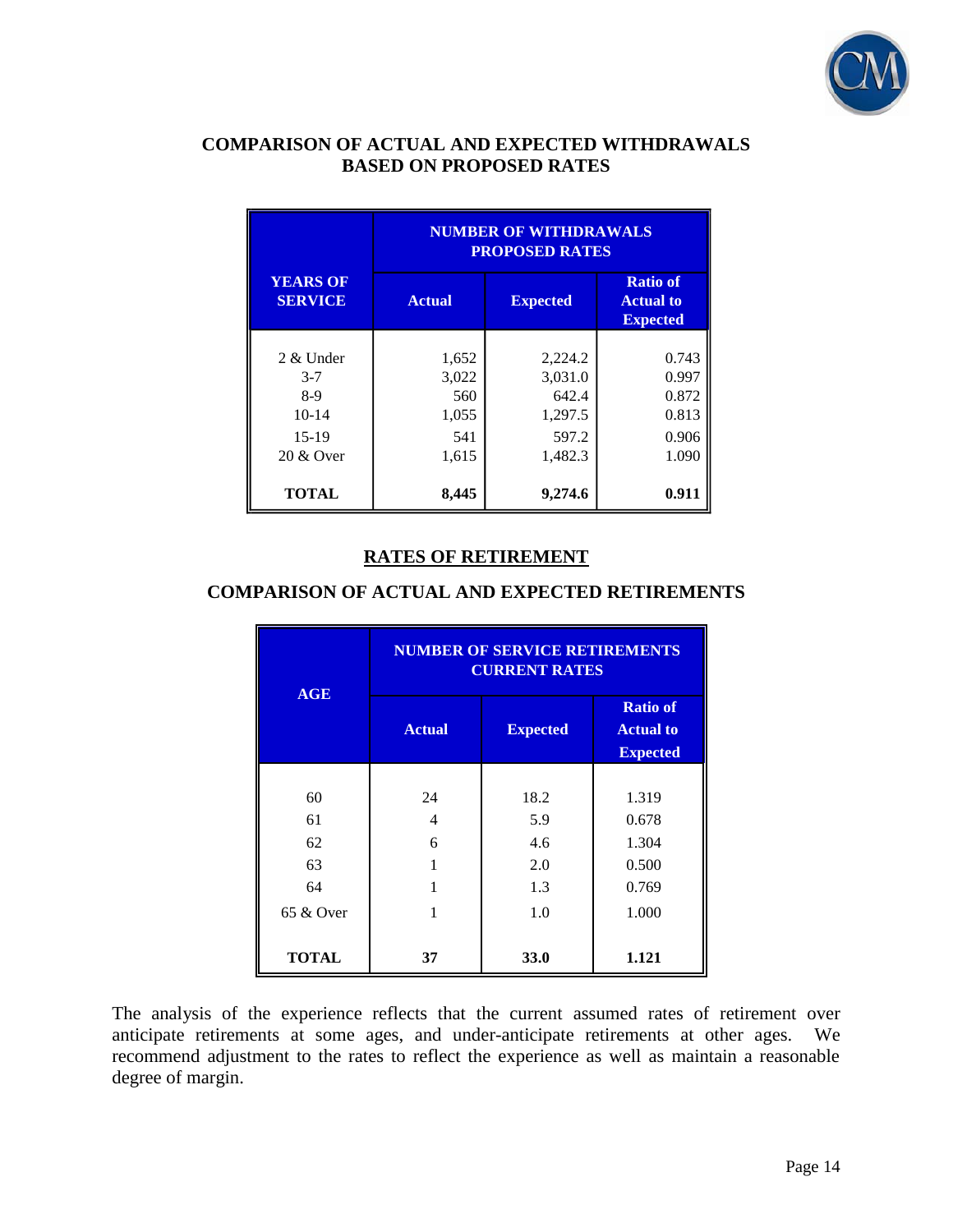



The following graph shows a comparison of the present and actual rates of service retirements.

The following table shows a comparison of the present and proposed rates of service retirement.

|              | <b>RATES OF SERVICE RETIREMENT</b> |                 |  |  |  |
|--------------|------------------------------------|-----------------|--|--|--|
| <b>AGE</b>   | <b>Present</b>                     | <b>Proposed</b> |  |  |  |
|              |                                    |                 |  |  |  |
| 60           | 65.0%                              | 75.0%           |  |  |  |
| 61           | 65.0%                              | 60.0%           |  |  |  |
| 62           | 65.0%                              | 70.0%           |  |  |  |
| 63           | 65.0%                              | 60.0%           |  |  |  |
| 64           | 65.0%                              | 60.0%           |  |  |  |
| $65 \&$ Over | 100.0%                             | 100.0%          |  |  |  |

### **COMPARATIVE RATES OF RETIREMENT**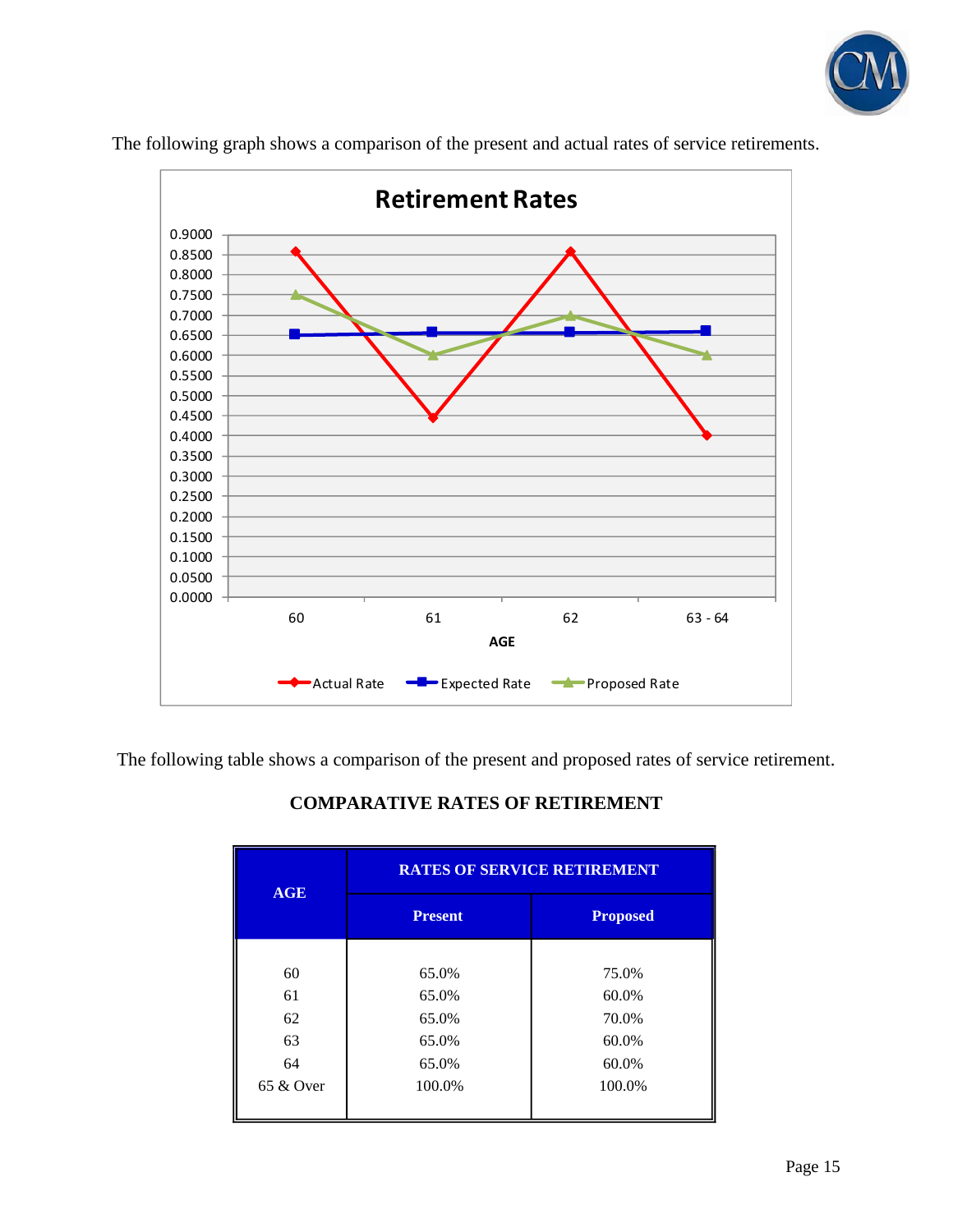

### **COMPARISON OF ACTUAL AND EXPECTED RETIREMENTS BASED ON PROPOSED RATES OF RETIREMENT**

|              | <b>NUMBER OF SERVICE RETIREMENTS</b><br><b>PROPOSED RATES</b> |                 |                                                        |  |  |  |
|--------------|---------------------------------------------------------------|-----------------|--------------------------------------------------------|--|--|--|
| AGE          | <b>Actual</b>                                                 | <b>Expected</b> | <b>Ratio of</b><br><b>Actual to</b><br><b>Expected</b> |  |  |  |
|              |                                                               |                 |                                                        |  |  |  |
| 60           | 24                                                            | 21.0            | 1.143                                                  |  |  |  |
| 61           | 4                                                             | 5.4             | 0.741                                                  |  |  |  |
| 62           | 6                                                             | 4.9             | 1.224                                                  |  |  |  |
| 63           |                                                               | 1.8             | 0.556                                                  |  |  |  |
| 64           |                                                               | 1.2             | 0.833                                                  |  |  |  |
| 65 & Over    |                                                               | 1.0             | 1.000                                                  |  |  |  |
| <b>TOTAL</b> | 37                                                            | 35.3            | 1.048                                                  |  |  |  |

## **RATES OF MORTALITY**

#### **Post-Retirement Mortality Rates**

Since the Pension Fund has minimal post-retirement mortality experience, we recommend that the rates of post-retirement mortality be revised to the same mortality tables used for the Employees' Retirement System of Georgia. The recommended table for service retirements is the RP-2000 Combined Mortality Table projected to 2025 using projection scale BB set forward 2 years for both males and females.

#### **Pre-Retirement Mortality**

Since the Pension Fund has minimal pre-retirement mortality experience, we recommend that the rates of mortality in active service be changed to the same mortality table that is used for the Employees' Retirement System of Georgia, which is the RP-2000 Employee Mortality Table projected to 2025 using projection scale BB.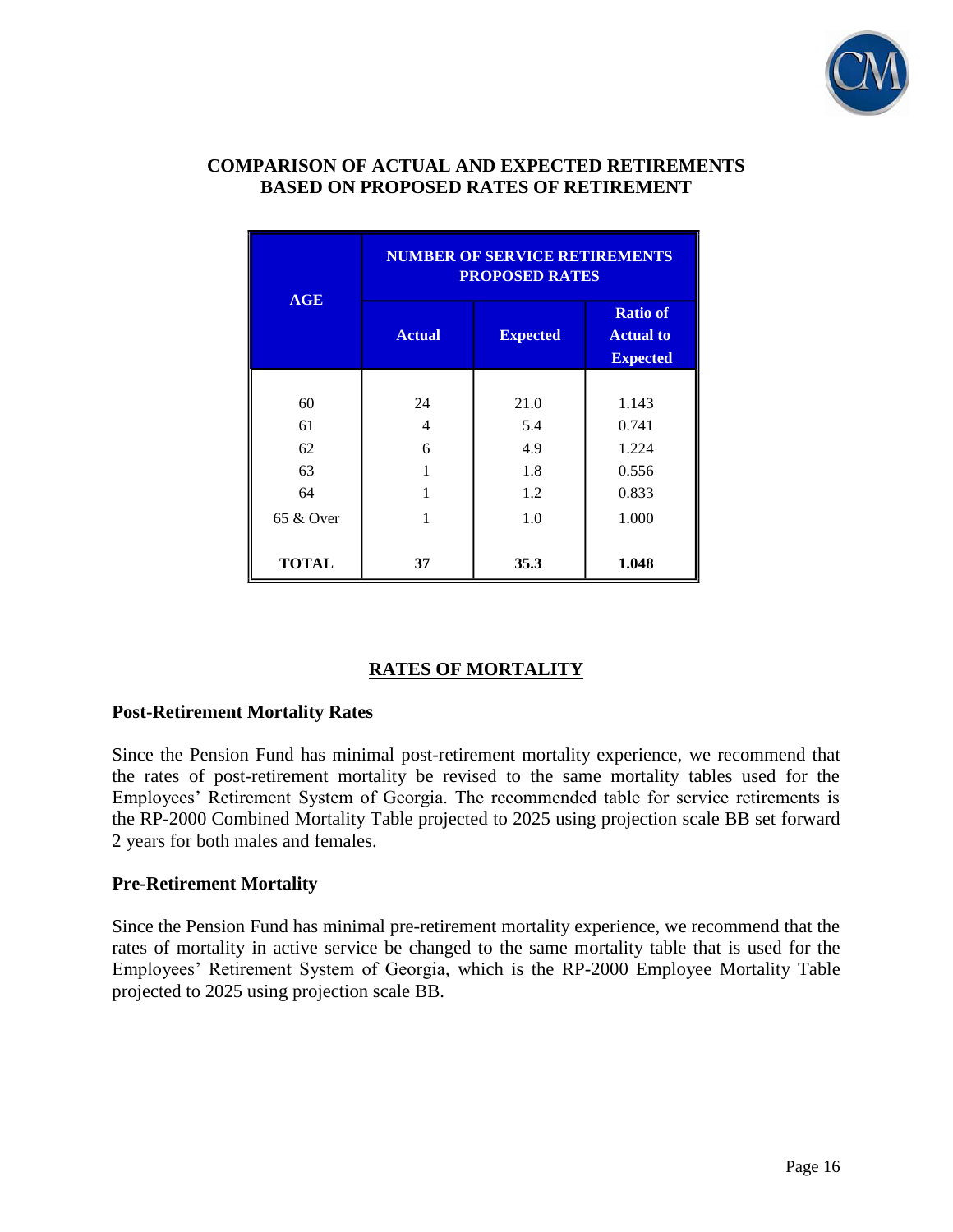

### **Section V Other Assumptions and Methods**

**ADMINISTRATIVE EXPENSES**: We recommend continuing to add the budgeted expenses for the fiscal year to the normal cost.

**AMORTIZATION METHOD**: As of the June 30, 2013 valuation the Board adopted a funding policy which provides that the unfunded actuarial accrued liability as of June 30, 2013 (Transitional UAAL) will be amortized as a level dollar amount over a closed 20-year period. In each subsequent valuation all benefit changes, assumption and method changes and experience gains and/or losses that have occurred since the previous valuation will determine a New Incremental UAAL. Each New Incremental UAAL will be amortized as a level dollar amount over a closed 20-year period from the date it is established. We recommend no change to this policy.

**ASSETS**: Currently the actuarial value of assets recognizes a portion of the difference between the market value of assets and the expected actuarial value of assets, based on the assumed valuation rate of return. The amount recognized each year is 20% of the difference between market value and expected actuarial value. We recommend maintaining the current smoothing method.

**VALUATION COST METHOD**: Currently the valuation uses the entry age actuarial cost method. This is the most widely used cost method of large public sector plans and has demonstrated the highest degree of stability as compared to alternative methods. We recommend no change to this assumption.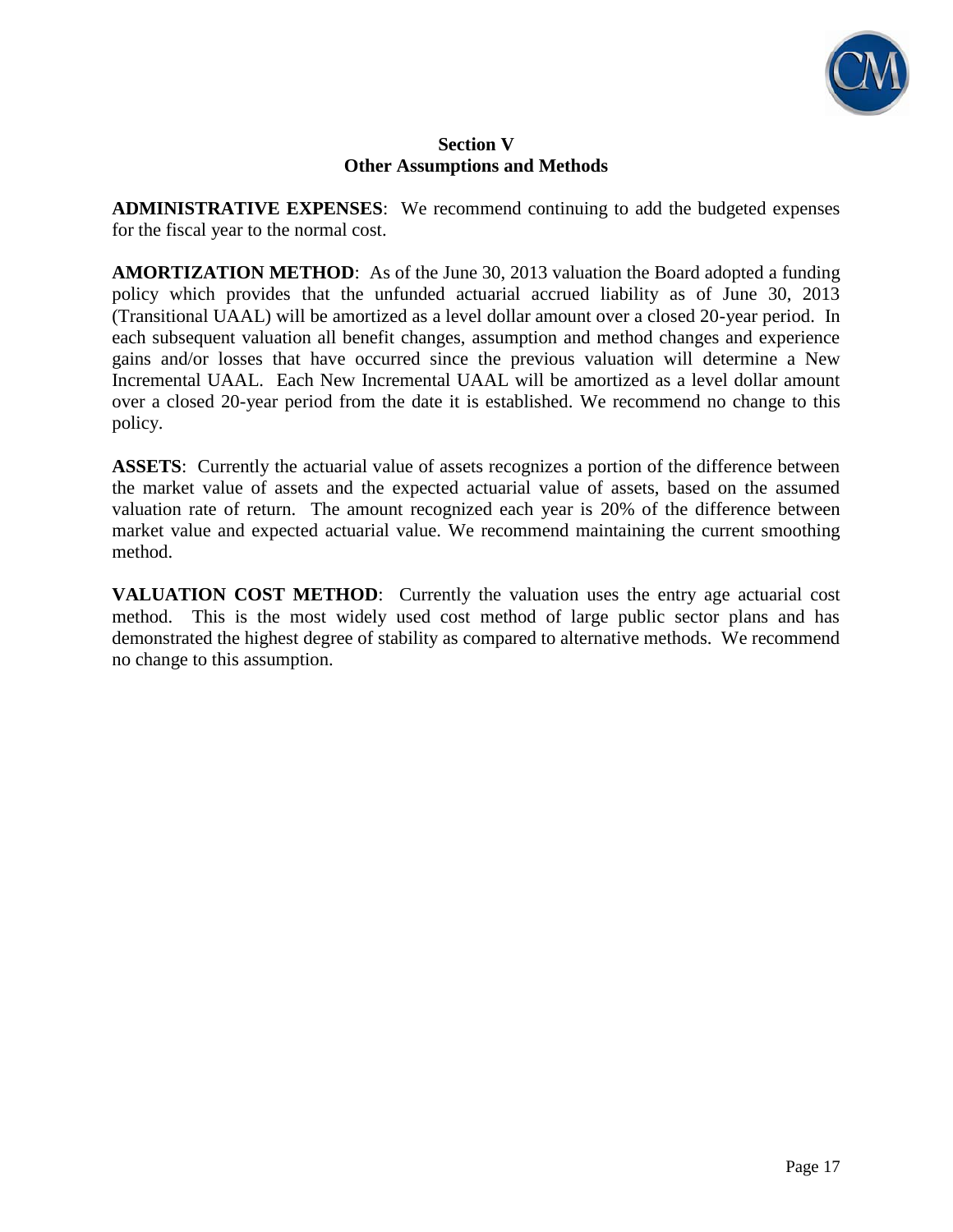

# **APPENDIX A**

# **Historical June CPI (U) Index**

| Year | CPI(U) | Year | CPI(U)  |
|------|--------|------|---------|
| 1959 | 29.10  | 1987 | 113.50  |
| 1960 | 29.60  | 1988 | 118.00  |
| 1961 | 29.80  | 1989 | 124.10  |
| 1962 | 30.20  | 1990 | 129.90  |
| 1963 | 30.60  | 1991 | 136.00  |
| 1964 | 31.00  | 1992 | 140.20  |
| 1965 | 31.60  | 1993 | 144.40  |
| 1966 | 32.40  | 1994 | 148.00  |
| 1967 | 33.30  | 1995 | 152.50  |
| 1968 | 34.70  | 1996 | 156.70  |
| 1969 | 36.60  | 1997 | 160.30  |
| 1970 | 38.80  | 1998 | 163.00  |
| 1971 | 40.60  | 1999 | 166.20  |
| 1972 | 41.70  | 2000 | 172.40  |
| 1973 | 44.20  | 2001 | 178.00  |
| 1974 | 49.00  | 2002 | 179.90  |
| 1975 | 53.60  | 2003 | 183.70  |
| 1976 | 56.80  | 2004 | 189.70  |
| 1977 | 60.70  | 2005 | 194.50  |
| 1978 | 65.20  | 2006 | 202.90  |
| 1979 | 72.30  | 2007 | 208.352 |
| 1980 | 82.70  | 2008 | 218.815 |
| 1981 | 90.60  | 2009 | 215.693 |
| 1982 | 97.00  | 2010 | 217.965 |
| 1983 | 99.50  | 2011 | 225.722 |
| 1984 | 103.70 | 2012 | 229.478 |
| 1985 | 107.60 | 2013 | 233.504 |
| 1986 | 109.50 | 2014 | 238.343 |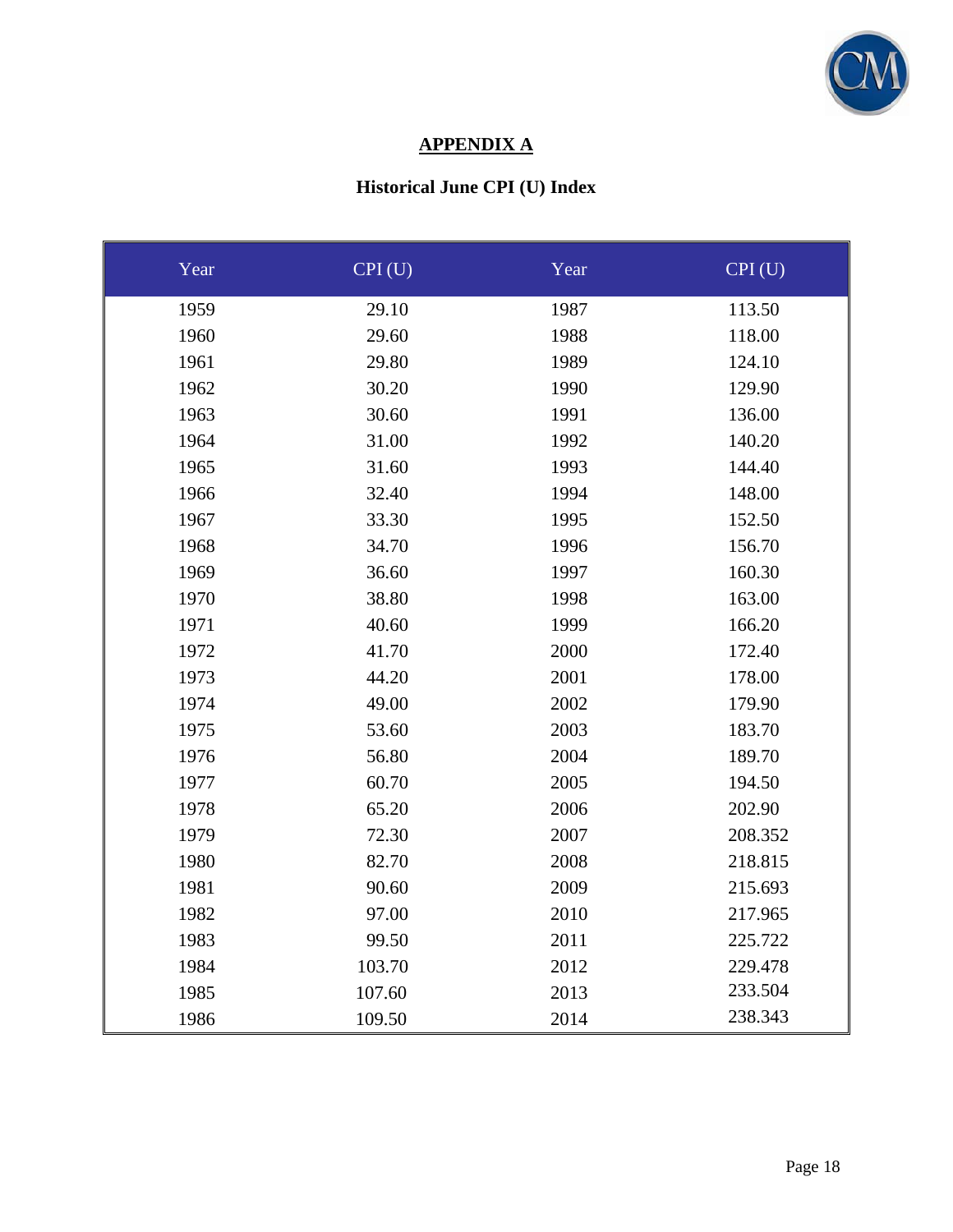

# **APPENDIX B**

# **Capital Market Assumptions and Asset Allocation**

#### **Real Rates of Return and Standard Deviations by Asset Class**

| <b>Asset Class</b>           | <b>Expected Real Rate of Return</b> | <b>Standard Deviation</b> |
|------------------------------|-------------------------------------|---------------------------|
| <b>Fixed Income</b>          | $0.0\%$                             | 9.0%                      |
| Domestic Stocks - Large Cap  | 9.0%                                | 21.5%                     |
| Domestic Stocks - Mid Cap    | 12.0%                               | 24.5%                     |
| Domestic Stocks - Small Cap  | 13.5%                               | 34.0%                     |
| Int'l Stocks - Developed Mkt | 8.0%                                | 19.0%                     |
| Int'l Stocks - Emerging Mkt  | 12.0%                               | 27.0%                     |
| Alternatives                 | 10.5%                               | 27.5%                     |

### **Asset Class Correlation Coefficients**

| <b>Asset Class</b>           | <b>Fixed</b><br><b>Income</b> | <b>Domestic</b><br>$Stocks -$<br>Large<br>Cap | <b>Domestic</b><br>$Stocks -$<br><b>Mid</b><br>Cap | <b>Domestic</b><br>$Stocks -$<br><b>Small</b><br>Cap | Int <sup>2</sup><br>Stocks -<br><b>Developed</b><br><b>Mkt</b> | Int'l<br>Stocks -<br><b>Emerging</b><br><b>Mkt</b> | <b>Alts</b> |
|------------------------------|-------------------------------|-----------------------------------------------|----------------------------------------------------|------------------------------------------------------|----------------------------------------------------------------|----------------------------------------------------|-------------|
| Fixed Income                 | 1.00                          |                                               |                                                    |                                                      |                                                                |                                                    |             |
| Domestic Stocks – Large Cap  | 0.18                          | 1.00                                          |                                                    |                                                      |                                                                |                                                    |             |
| Domestic Stocks – Mid Cap    | 0.18                          | 0.94                                          | 1.00                                               |                                                      |                                                                |                                                    |             |
| Domestic Stocks – Small Cap  | 0.14                          | 0.83                                          | 0.90                                               | 1.00                                                 |                                                                |                                                    |             |
| Int'l Stocks - Developed Mkt | 0.15                          | 0.63                                          | 0.65                                               | 0.51                                                 | 1.00                                                           |                                                    |             |
| Int'l Stocks - Emerging Mkt  | 0.08                          | 0.67                                          | 0.70                                               | 0.65                                                 | 0.69                                                           | 1.00                                               |             |
| Alternatives                 | 0.32                          | 0.75                                          | 0.80                                               | 0.83                                                 | 0.65                                                           | 0.63                                               | 1.00        |

# **Asset Allocation Targets**

| <b>Asset Class</b>           | <b>Asset Allocation</b> |
|------------------------------|-------------------------|
| <b>Fixed Income</b>          | 30.0%                   |
| Domestic Stocks - Large Cap  | 37.2%                   |
| Domestic Stocks – Mid Cap    | 3.4%                    |
| Domestic Stocks - Small Cap  | 1.4%                    |
| Int'l Stocks - Developed Mkt | 17.8%                   |
| Int'l Stocks - Emerging Mkt  | 5.2%                    |
| Alternatives                 | 5.0%                    |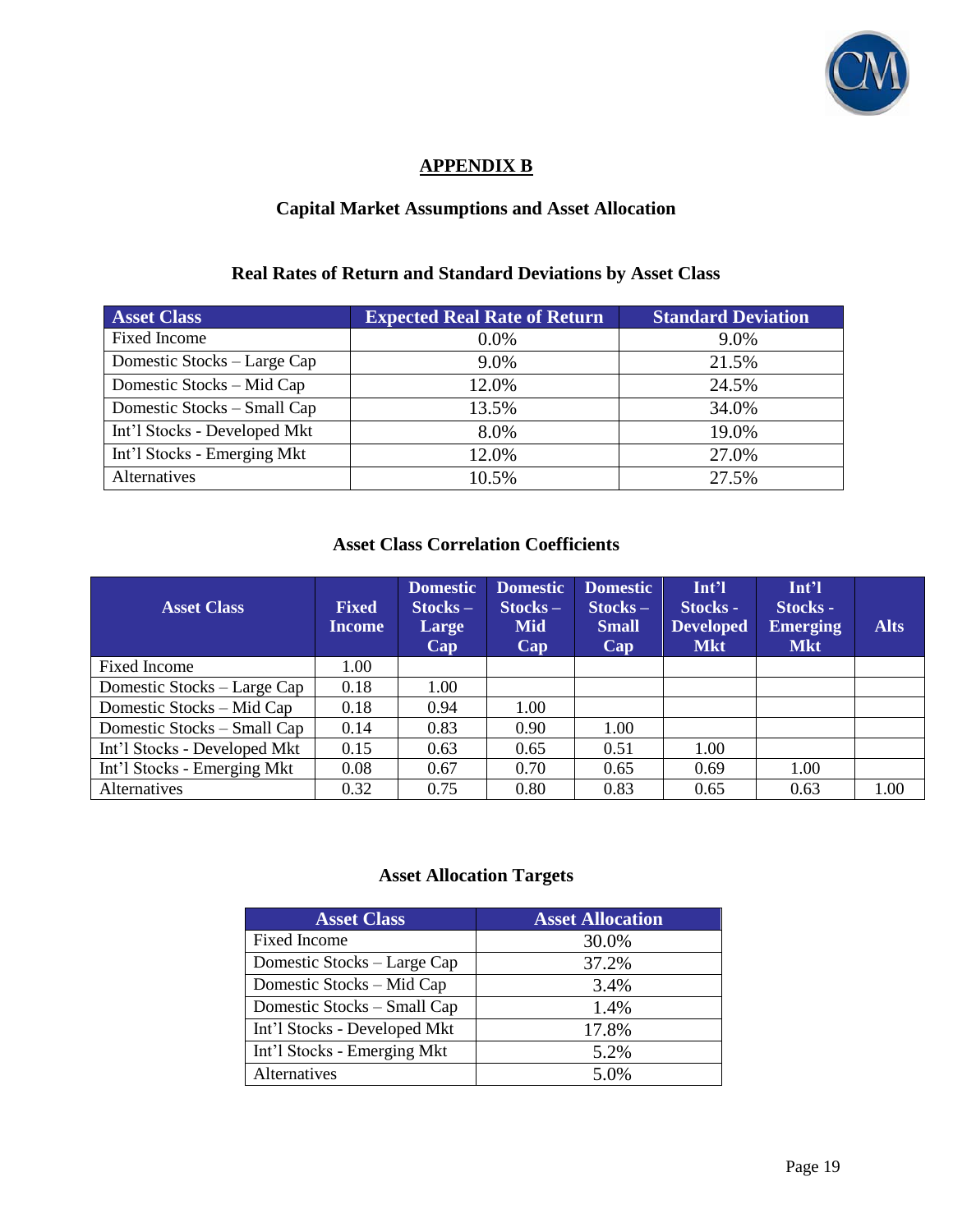

# **APPENDIX C**

## **TABLE 1 -RATES OF SEPARATION FROM ACTIVE SERVICE**

|           | <b>Rates of Withdrawal</b><br><b>Service</b> |                    |                    |                      |                      |                    |                         | <b>Death</b>              |                    |
|-----------|----------------------------------------------|--------------------|--------------------|----------------------|----------------------|--------------------|-------------------------|---------------------------|--------------------|
|           |                                              |                    |                    |                      |                      |                    |                         |                           |                    |
| AGE<br>19 | $0 - 2$<br>0.13000                           | $3 - 7$<br>0.17500 | $8 - 9$<br>0.14000 | $10 - 14$<br>0.13500 | $15 - 19$<br>0.08500 | $20+$<br>0.14500   | <b>Male</b><br>0.000307 | <b>Female</b><br>0.000176 | <b>Retirement</b>  |
| 20        | 0.13000                                      | 0.17500            | 0.14000            | 0.13500              | 0.08500              | 0.14500            | 0.000320                | 0.000177                  |                    |
| 21        | 0.13000                                      | 0.17500            | 0.14000            | 0.13500              | 0.08500              | 0.14500            | 0.000331                | 0.000178                  |                    |
| 22        | 0.13000                                      | 0.17500            | 0.14000            | 0.13500              | 0.08500              | 0.14500            | 0.000340                | 0.000180                  |                    |
| 23        | 0.13000                                      | 0.17500            | 0.14000            | 0.13500              | 0.08500              | 0.14500            | 0.000346                | 0.000183                  |                    |
| 24        | 0.13000                                      | 0.17500            | 0.14000            | 0.13500              | 0.08500              | 0.14500            | 0.000349                | 0.000186                  |                    |
| 25        | 0.13000                                      | 0.17500            | 0.14000            | 0.13500              | 0.08500              | 0.14500            | 0.000349                | 0.000192                  |                    |
| 26        | 0.13000                                      | 0.17500            | 0.14000            | 0.13500              | 0.08500              | 0.14500            | 0.000351                | 0.000199                  |                    |
| 27        | 0.13000                                      | 0.17500            | 0.14000            | 0.13500              | 0.08500              | 0.14500            | 0.000354                | 0.000207                  |                    |
| 28        | 0.13000                                      | 0.17500            | 0.14000            | 0.13500              | 0.08500              | 0.14500            | 0.000365                | 0.000218                  |                    |
| 29        | 0.13000                                      | 0.17500            | 0.14000            | 0.13500              | 0.08500              | 0.14500            | 0.000382                | 0.000230                  |                    |
| 30        | 0.13000                                      | 0.17500            | 0.14000            | 0.13500              | 0.08500              | 0.14500            | 0.000412                | 0.000245                  |                    |
| 31        | 0.13000                                      | 0.17500            | 0.14000            | 0.13500              | 0.08500              | 0.14500            | 0.000463                | 0.000285                  |                    |
| 32        | 0.13000<br>0.13000                           | 0.17500            | 0.14000<br>0.14000 | 0.13500              | 0.08500<br>0.08500   | 0.14500<br>0.14500 | 0.000521<br>0.000585    | 0.000325<br>0.000365      |                    |
| 33<br>34  | 0.13000                                      | 0.17500<br>0.17500 | 0.14000            | 0.13500<br>0.13500   | 0.08500              | 0.14500            | 0.000651                | 0.000404                  |                    |
| 35        | 0.13000                                      | 0.17500            | 0.14000            | 0.13500              | 0.08500              | 0.14500            | 0.000717                | 0.000441                  |                    |
| 36        | 0.13000                                      | 0.17500            | 0.14000            | 0.13500              | 0.08500              | 0.14500            | 0.000780                | 0.000477                  |                    |
| 37        | 0.13000                                      | 0.17500            | 0.14000            | 0.13500              | 0.08500              | 0.14500            | 0.000839                | 0.000514                  |                    |
| 38        | 0.13000                                      | 0.17500            | 0.14000            | 0.13500              | 0.08500              | 0.14500            | 0.000894                | 0.000555                  |                    |
| 39        | 0.13000                                      | 0.17500            | 0.14000            | 0.13500              | 0.08500              | 0.14500            | 0.000947                | 0.000601                  |                    |
| 40        | 0.13000                                      | 0.17500            | 0.14000            | 0.13500              | 0.08500              | 0.14500            | 0.001001                | 0.000655                  |                    |
| 41        | 0.13000                                      | 0.17500            | 0.14000            | 0.13500              | 0.08500              | 0.14500            | 0.001059                | 0.000718                  |                    |
| 42        | 0.13000                                      | 0.17500            | 0.14000            | 0.13500              | 0.08500              | 0.14500            | 0.001127                | 0.000790                  |                    |
| 43        | 0.13000                                      | 0.17500            | 0.14000            | 0.13500              | 0.08500              | 0.14500            | 0.001205                | 0.000869                  |                    |
| 44        | 0.13000                                      | 0.17500            | 0.14000            | 0.13500              | 0.08500              | 0.14500            | 0.001296                | 0.000955                  |                    |
| 45        | 0.13000                                      | 0.17500            | 0.14000            | 0.13500              | 0.08500              | 0.14500            | 0.001399                | 0.001043                  |                    |
| 46        | 0.13000                                      | 0.17500            | 0.14000            | 0.13500              | 0.08500              | 0.14500            | 0.001499                | 0.001135                  |                    |
| 47        | 0.13000                                      | 0.17500            | 0.14000            | 0.13500              | 0.08500              | 0.14500            | 0.001609                | 0.001230                  |                    |
| 48        | 0.13000                                      | 0.17500<br>0.17500 | 0.14000<br>0.14000 | 0.13500<br>0.13500   | 0.08500<br>0.08500   | 0.14500<br>0.14500 | 0.001725<br>0.001851    | 0.001330<br>0.001438      |                    |
| 49<br>50  | 0.13000<br>0.13000                           | 0.17500            | 0.14000            | 0.13500              | 0.08500              | 0.14500            | 0.001983                | 0.001555                  |                    |
| 51        | 0.13000                                      | 0.17500            | 0.14000            | 0.13500              | 0.08500              | 0.14500            | 0.002122                | 0.001683                  |                    |
| 52        | 0.13000                                      | 0.17500            | 0.14000            | 0.13500              | 0.08500              | 0.14500            | 0.002271                | 0.001825                  |                    |
| 53        | 0.13000                                      | 0.17500            | 0.14000            | 0.13500              | 0.08500              | 0.14500            | 0.002431                | 0.001981                  |                    |
| 54        | 0.13000                                      | 0.17500            | 0.14000            | 0.13500              | 0.08500              | 0.14500            | 0.002609                | 0.002100                  |                    |
| 55        | 0.13000                                      | 0.17500            | 0.14000            | 0.13500              | 0.08500              | 0.14500            | 0.002810                | 0.002228                  |                    |
| 56        | 0.13000                                      | 0.17500            | 0.14000            | 0.13500              | 0.08500              | 0.14500            | 0.003067                | 0.002371                  |                    |
| 57        | 0.13000                                      | 0.17500            | 0.14000            | 0.13500              | 0.08500              | 0.14500            | 0.003282                | 0.002525                  |                    |
| 58        | 0.13000                                      | 0.17500            | 0.14000            | 0.13500              | 0.08500              | 0.14500            | 0.003526                | 0.002692                  |                    |
| 59        | 0.13000                                      | 0.17500            | 0.14000            | 0.13500              | 0.08500              | 0.14500            | 0.003797                | 0.002871                  |                    |
| 60        | 0.13000                                      | 0.17500            | 0.14000            | 0.13500              | 0.08500              | 0.14500            | 0.004092                | 0.003058                  | 0.75000            |
| 61        | 0.13000                                      | 0.17500            | 0.14000            | 0.13500              | 0.08500              | 0.14500            | 0.004403                | 0.003250                  | 0.60000            |
| 62        | 0.13000                                      | 0.17500            | 0.14000            | 0.13500              | 0.08500              | 0.14500            | 0.004721                | 0.003443                  | 0.70000            |
| 63        | 0.13000                                      | 0.17500            | 0.14000            | 0.13500              | 0.08500              | 0.14500            | 0.005034                | 0.003726                  | 0.60000            |
| 64        | 0.13000                                      | 0.17500<br>0.17500 | 0.14000<br>0.14000 | 0.13500<br>0.13500   | 0.08500<br>0.08500   | 0.14500<br>0.14500 | 0.005330<br>0.005600    | 0.004015<br>0.004304      | 0.60000<br>1.00000 |
| 65<br>66  | 0.13000<br>0.13000                           | 0.17500            | 0.14000            | 0.13500              | 0.08500              | 0.14500            | 0.005839                | 0.004590                  | 1.00000            |
| 67        | 0.13000                                      | 0.17500            | 0.14000            | 0.13500              | 0.08500              | 0.14500            | 0.006044                | 0.004868                  | 1.00000            |
| 68        | 0.13000                                      | 0.17500            | 0.14000            | 0.13500              | 0.08500              | 0.14500            | 0.006215                | 0.005136                  | 1.00000            |
| 69        | 0.13000                                      | 0.17500            | 0.14000            | 0.13500              | 0.08500              | 0.14500            | 0.006518                | 0.005390                  | 1.00000            |
| 70        | 0.13000                                      | 0.17500            | 0.14000            | 0.13500              | 0.08500              | 0.14500            | 0.006800                | 0.005630                  | 1.00000            |
| 71        | 0.13000                                      | 0.17500            | 0.14000            | 0.13500              | 0.08500              | 0.14500            | 0.016839                | 0.013739                  | 1.00000            |
| 72        | 0.13000                                      | 0.17500            | 0.14000            | 0.13500              | 0.08500              | 0.14500            | 0.018697                | 0.015281                  | 1.00000            |
| 73        | 0.13000                                      | 0.17500            | 0.14000            | 0.13500              | 0.08500              | 0.14500            | 0.020825                | 0.016986                  | 1.00000            |
| 74        | 0.13000                                      | 0.17500            | 0.14000            | 0.13500              | 0.08500              | 0.14500            | 0.023233                | 0.018826                  | 1.00000            |
| 75        | 0.13000                                      | 0.17500            | 0.14000            | 0.13500              | 0.08500              | 0.14500            | 0.025929                | 0.020784                  | 1.00000            |